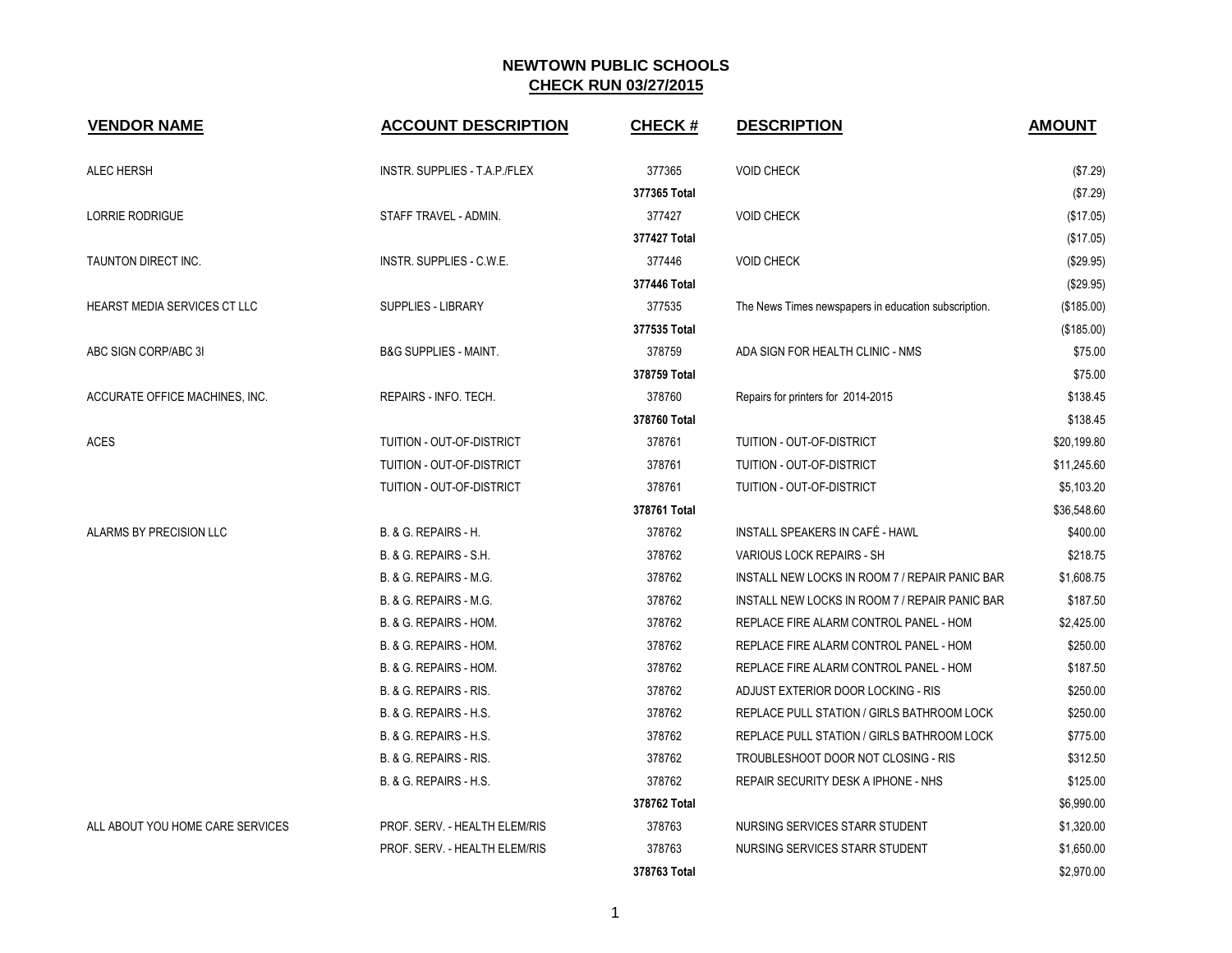| <b>VENDOR NAME</b>          | <b>ACCOUNT DESCRIPTION</b> | <b>CHECK#</b> | <b>DESCRIPTION</b>                           | <b>AMOUNT</b> |
|-----------------------------|----------------------------|---------------|----------------------------------------------|---------------|
| ALL-STAR TRANSPORTATION LLC | TRANS. - OUT-OF-DISTRICT   | 378764        | TRANSITION PROGRAM TRANSP FEB 2015           | \$360.00      |
|                             | TRANS. - OUT-OF-DISTRICT   | 378764        | STAR PROGRAM 02/27/2015                      | \$180.00      |
|                             | TRANS. - OUT-OF-DISTRICT   | 378764        | TRANSITION PROGRAM 03/13                     | \$85.00       |
|                             | TRANS. - LOCAL REG. ED     | 378764        | LOCAL TRANS FOR 2014-15 SCH YEAR             | \$226,534.02  |
|                             | TRANS. - PRIVATE           | 378764        | ST. ROSE TRANS                               | \$21,498.29   |
|                             | TRANS. - PRIVATE           | 378764        | <b>FRASER WOODS TRANS</b>                    | \$5,015.00    |
|                             | TRANS. - PRIVATE           | 378764        | HOUSATONIC VALLEY TRANS                      | \$4,867.50    |
|                             | TRANS. - MAGNET SCH.       | 378764        | MAGNET TRANS FOR 2014-15                     | \$2,970.00    |
|                             | TRANS. - MAGNET SCH.       | 378764        | <b>ECA/ACCES TRANS</b>                       | \$4,130.00    |
|                             | TRANS. - MAGNET SCH.       | 378764        | <b>RCA/CES TRANS</b>                         | \$4,130.00    |
|                             | TRANS. - NONNEWAUG         | 378764        | NONNEWAUG TRANS                              | \$3,891.50    |
|                             | TRANS. - VO/TECH.          | 378764        | <b>HATS TRANS</b>                            | \$5,339.50    |
|                             | TRANS. - LOCAL SPECIAL ED  | 378764        | LOCAL SPED TRANS - W/C BUSES FOR 20          | \$16,195.50   |
|                             | TRANS. - LOCAL SPECIAL ED  | 378764        | LOCAL SPED TRANS - 6/30 PASS BUSES           | \$14,900.00   |
|                             | STUDENT TRAVEL - SPORTS    | 378764        | SPORTS TRANSPORTATION                        | \$1,100.00    |
|                             | STUDENT TRAVEL - SPORTS    | 378764        | SPORTS TRANSPORTATION                        | \$2,085.00    |
|                             | STUDENT TRAVEL - SPORTS    | 378764        | SPORTS TRANSPORTATION                        | \$1,910.00    |
|                             | STUDENT TRAVEL - SPORTS    | 378764        | SPORTS TRANSPORTATION                        | \$1,610.00    |
|                             | STUDENT TRAVEL - SPORTS    | 378764        | SPORTS TRANSPORTATION                        | \$530.00      |
|                             | STUDENT TRAVEL - SPORTS    | 378764        | SPORTS TRANSPORTATION                        | \$180.00      |
|                             | STUDENT TRAVEL - SPORTS    | 378764        | SPORTS TRANSPORTATION                        | \$710.00      |
|                             | STUDENT TRAVEL - SPORTS    | 378764        | For transportation to basketball games.      | \$180.00      |
|                             | STUDENT TRAVEL - SPORTS    | 378764        | For transportation to basketball games.      | \$770.00      |
|                             | STUDENT TRAVEL - MUSIC     | 378764        | COLOR GUARD TO NEW MILFORD & BETHEL H/S      | \$360.00      |
|                             | STUDENT TRAVEL - MUSIC     | 378764        | <b>BAND TO NEW MILFORD</b>                   | \$180.00      |
|                             | STUDENT TRAVEL - MUSIC     | 378764        | PERCUSSION TO TRUMBULL HS                    | \$570.00      |
|                             | STUDENT TRAVEL - MUSIC     | 378764        | <b>BAND TO DARIEN HIGH SCHOOL</b>            | \$230.00      |
|                             |                            | 378764 Total  |                                              | \$320,511.31  |
| AMAZON                      | SUPPLIES - LIBRARY         | 378765        | Amazon Book Order *see attached* no shipping | \$40.50       |
|                             | <b>SUPPLIES - LIBRARY</b>  | 378765        | Amazon book and supply order *see attached*  | \$79.68       |
|                             | <b>SUPPLIES - LIBRARY</b>  | 378765        | Amazon book and supply order *see attached*  | \$55.36       |
|                             | <b>SUPPLIES - LIBRARY</b>  | 378765        | Amazon book and supply order *see attached*  | \$22.94       |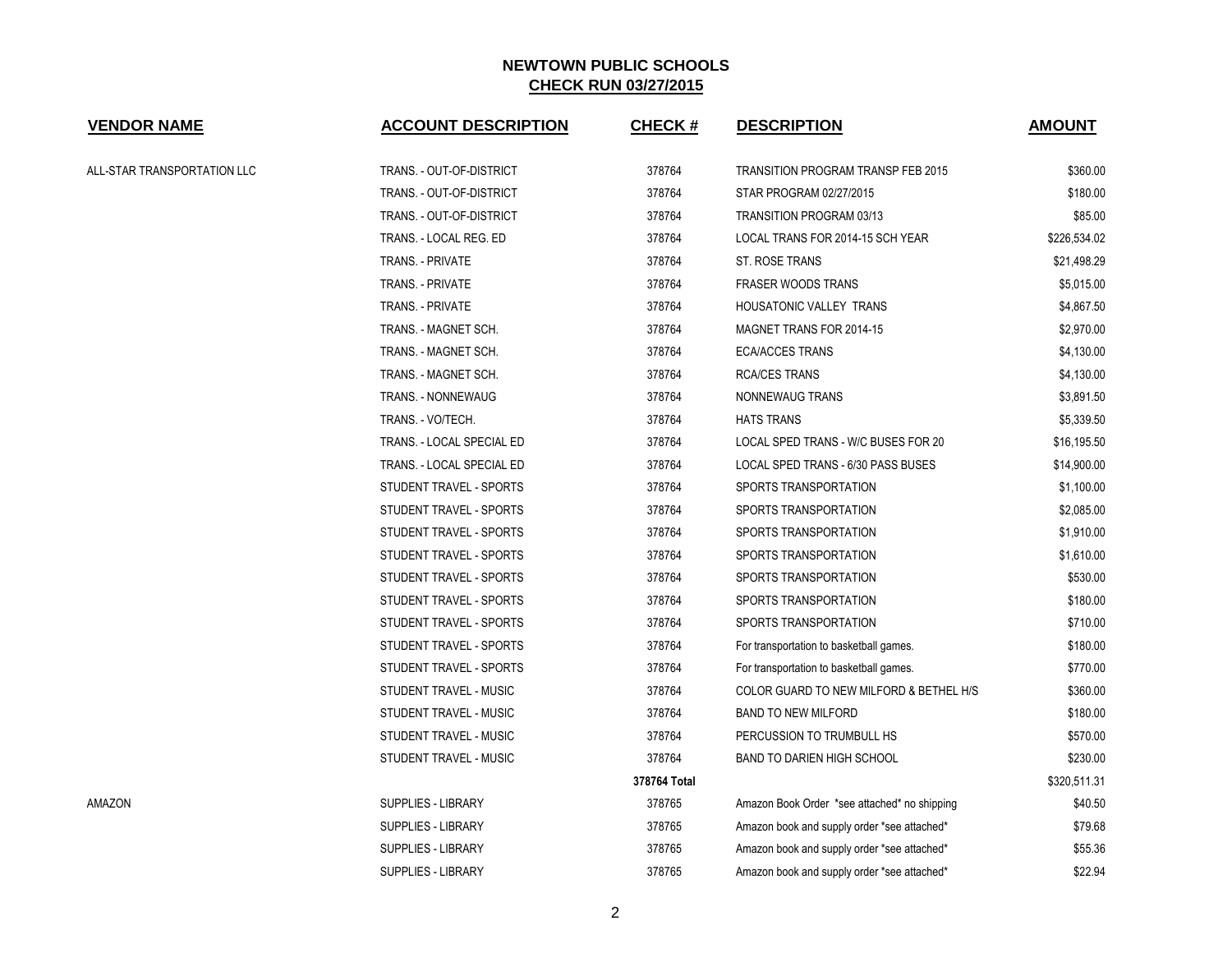| <b>VENDOR NAME</b> | <b>ACCOUNT DESCRIPTION</b>          | <b>CHECK#</b> | <b>DESCRIPTION</b>                                | <b>AMOUNT</b> |
|--------------------|-------------------------------------|---------------|---------------------------------------------------|---------------|
| AMAZON             | SUPPLIES - LIBRARY                  | 378765        | shipping                                          | \$3.99        |
|                    | <b>SUPPLIES - LIBRARY</b>           | 378765        | Amazon book and supply order *see attached*       | \$9.93        |
|                    | <b>SUPPLIES - LIBRARY</b>           | 378765        | shipping                                          | \$3.99        |
|                    | SUPPLIES - LIBRARY                  | 378765        | Amazon book and supply order *see attached*       | \$107.68      |
|                    | SUPPLIES - LIBRARY                  | 378765        | Amazon book and supply order *see attached*       | \$138.57      |
|                    | <b>SUPPLIES - LIBRARY</b>           | 378765        | Amazon book and supply order *see attached*       | \$13.70       |
|                    | SUPPLIES - LIBRARY                  | 378765        | Amazon Book Order *see attached* no shipping      | \$16.77       |
|                    | SUPPLIES - LIBRARY                  | 378765        | Amazon Book Order *see attached* no shipping      | \$83.61       |
|                    | SUPPLIES - LIBRARY                  | 378765        | Amazon Book Order *see attached* no shipping      | \$292.90      |
|                    |                                     | 378765 Total  |                                                   | \$869.62      |
| AMAZON             | <b>INSTR. SUPPLIES - ART</b>        | 378766        | Nikon Cool pix L830 16 MP digital camera          | \$269.95      |
|                    | <b>INSTR. SUPPLIES - ART</b>        | 378766        | Three year protection plan                        | \$49.99       |
|                    | <b>INSTR. SUPPLIES - ART</b>        | 378766        | Shipping fee                                      | \$3.17        |
|                    | INSTR. SUPPLIES - SCIENCE           | 378766        | Assorted items for Science classroom instruction  | \$126.00      |
|                    | <b>INSTR. SUPPLIES - SCIENCE</b>    | 378766        | Assorted items for Science classroom instruction  | \$69.38       |
|                    | <b>INSTR. SUPPLIES - SCIENCE</b>    | 378766        | Assorted items for Science classroom instruction  | \$176.25      |
|                    | INSTR. SUPPLIES - SCIENCE           | 378766        | Shipping charge                                   | \$21.36       |
|                    | <b>INSTR. SUPPLIES - SCIENCE</b>    | 378766        | Assorted items for Science classroom instruction  | \$97.20       |
|                    | INSTR. SUPPLIES - SCIENCE           | 378766        | Shipping charge                                   | \$16.60       |
|                    | INSTR. SUPPLIES - PROJECT ADVENTURE | 378766        | 3M scotch Blue Painters tape 2 inch               | \$49.25       |
|                    | INSTR. SUPPLIES - PROJECT ADVENTURE | 378766        | Gorilla Tape.                                     | \$8.98        |
|                    | INSTR. SUPPLIES - PROJECT ADVENTURE | 378766        | 2 Step Ladder, Louisville, 300 pound duty rating. | \$50.48       |
|                    | <b>SUPPLIES - LIBRARY</b>           | 378766        | Lost Boy by Tim Green (2 copies)                  | \$26.54       |
|                    | SUPPLIES - LIBRARY                  | 378766        | S&H                                               | \$5.97        |
|                    |                                     | 378766 Total  |                                                   | \$971.12      |
| AMAZON             | <b>INSTR. SUPPLIES - ART</b>        | 378767        | Autograph LightTracer Box                         | \$176.80      |
|                    |                                     | 378767 Total  |                                                   | \$176.80      |
| AMAZON             | OFF. SUPPLIES - SUPER.              | 378768        | RECLAIMING SCHOOL IN THE AFTERMATH OF TRAUMA      | \$38.16       |
|                    | OTHER SUPPLIES - STAFF DEVELOP.     | 378768        | Hippocrene Albanian-English Dictionary            | \$22.29       |
|                    |                                     | 378768 Total  |                                                   | \$60.45       |
| AMAZON             | INSTR. SUPPLIES - P.E.              | 378769        | <b>TONER CARTRIDGE</b>                            | \$101.98      |
|                    | <b>INSTR. SUPPLIES - ENGLISH</b>    | 378769        | DVD BREAKFAST AT TIFFANY'S                        | \$6.97        |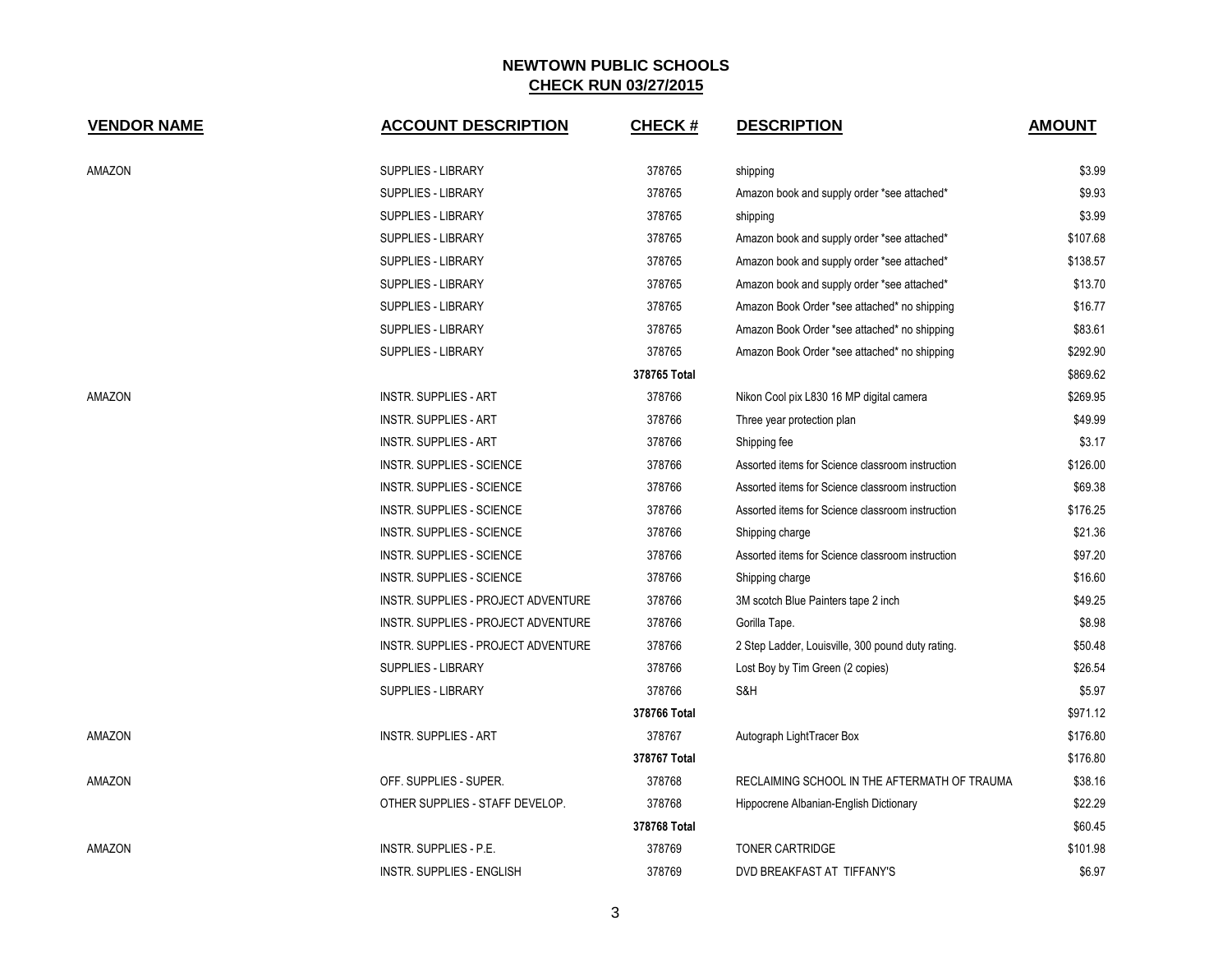| <b>VENDOR NAME</b>                   | <b>ACCOUNT DESCRIPTION</b>      | <b>CHECK#</b> | <b>DESCRIPTION</b>                            | <b>AMOUNT</b> |
|--------------------------------------|---------------------------------|---------------|-----------------------------------------------|---------------|
| <b>AMAZON</b>                        | <b>TEXTBOOKS - ENGLISH</b>      | 378769        | CHRONICLE OF A DEATH FORETOLD                 | \$21.44       |
|                                      | <b>TEXTBOOKS - ENGLISH</b>      | 378769        | THE CAUCASIAN CHALK CIRCLE                    | \$13.24       |
|                                      | OFF. SUPPLIES - ADMIN.          | 378769        | HP 950XL (CN045AN#140) Black Origin           | \$39.95       |
|                                      | OFF. SUPPLIES - ADMIN.          | 378769        | HP 951 (CR314FN#140) Cyan/Magenta/Yellow      | \$47.99       |
|                                      | INSTR. SUPPLIES - WORLD LANG.   | 378769        | THE HELP - by Emma Stone DVD                  | \$26.00       |
|                                      | INSTR. SUPPLIES - SOC. STUDIES  | 378769        | Olympus CS-125 Soft Carrying Case             | \$6.59        |
|                                      | INSTR. SUPPLIES - SOC. STUDIES  | 378769        | OLYMPUS ME-52W NOISE CANCELING MICROPHONE     | \$12.95       |
|                                      | INSTR. SUPPLIES - SOC. STUDIES  | 378769        | OLYMPUS VN-7200 DIGITAL VOICE RECORDER        | \$27.56       |
|                                      | REPAIRS - TECH ED.              | 378769        | Klein Tools VDV826-603 Macular Plug           | \$18.48       |
|                                      | REPAIRS - TECH ED.              | 378769        | Flylinktech® New Black iPhone 5S To           | \$36.20       |
|                                      | REPAIRS - TECH ED.              | 378769        | Flylinktech® New Replacement Touch Screen LCD | \$54.98       |
|                                      | REPAIRS - TECH ED.              | 378769        | Click to open expanded viewSc                 | \$14.83       |
|                                      | INSTR. SUPPLIES - TECH ED.      | 378769        | Docooler Remote RJ11 RJ45 USB BNC LAN Network | \$18.64       |
|                                      | INSTR. SUPPLIES - T.A.P./FLEX   | 378769        | THE SCULPEY WAY                               | \$11.79       |
|                                      | INSTR. SUPPLIES - T.A.P./FLEX   | 378769        | SCULPEY CLAY MOLD III                         | \$22.80       |
|                                      | INSTR. SUPPLIES - T.A.P./FLEX   | 378769        | SCULPEY PRO-11                                | \$15.98       |
|                                      | INSTR. SUPPLIES - T.A.P./FLEX   | 378769        | POLYFORM SCULPEY III MULTI PACKS              | \$25.98       |
|                                      | INSTR. SUPPLIES - T.A.P./FLEX   | 378769        | SCULPEY SUPER SCULPTURING WHITE               | \$49.90       |
|                                      | INSTR. SUPPLIES - T.A.P./FLEX   | 378769        | <b>SCULPEY SCULPTURING BEIGE</b>              | \$65.90       |
|                                      |                                 | 378769 Total  |                                               | \$640.15      |
| AMERICAN INDUSTRIAL TECHNOLOGIES LLC | <b>B&amp;G CONTRACTED SERV.</b> | 378770        | <b>WATER TREATMENT PROGRAM</b>                | \$250.00      |
|                                      |                                 | 378770 Total  |                                               | \$250.00      |
| AMERICAN RED CROSS                   | STAFF TRAIN. - HEALTH ADMIN.    | 378771        | CPR/FIRST AID TRAINING 2014/15                | \$19.00       |
|                                      | STAFF TRAIN. - HEALTH ADMIN.    | 378771        | CPR/FIRST AID TRAINING 2014/15                | \$57.00       |
|                                      |                                 | 378771 Total  |                                               | \$76.00       |
| APPLE INC.                           | INSTR. SUPPLIES - READING       | 378772        | iPad Air Wi-Fi 16GB - Space Grey MD785LL/B    | \$1,895.00    |
|                                      | INSTR. SUPPLIES - READING       | 378772        | 3 year AppleCare+ for iPad S5193LL/A          | \$495.00      |
|                                      |                                 | 378772 Total  |                                               | \$2,390.00    |
| AQUARION WATER COMPANY OF CT         | WATER - H.                      | 378773        | WATER 200332183 22 THOU GAL                   | \$281.42      |
|                                      | WATER - M.G.                    | 378773        | WATER 200331002 34 THOU GAL                   | \$345.95      |
|                                      | WATER - M.S.                    | 378773        | WATER 200330637 72 THOU GAL                   | \$550.33      |
|                                      | WATER - H.S.                    | 378773        | WATER 200328345 IRRIGATION                    | \$126.85      |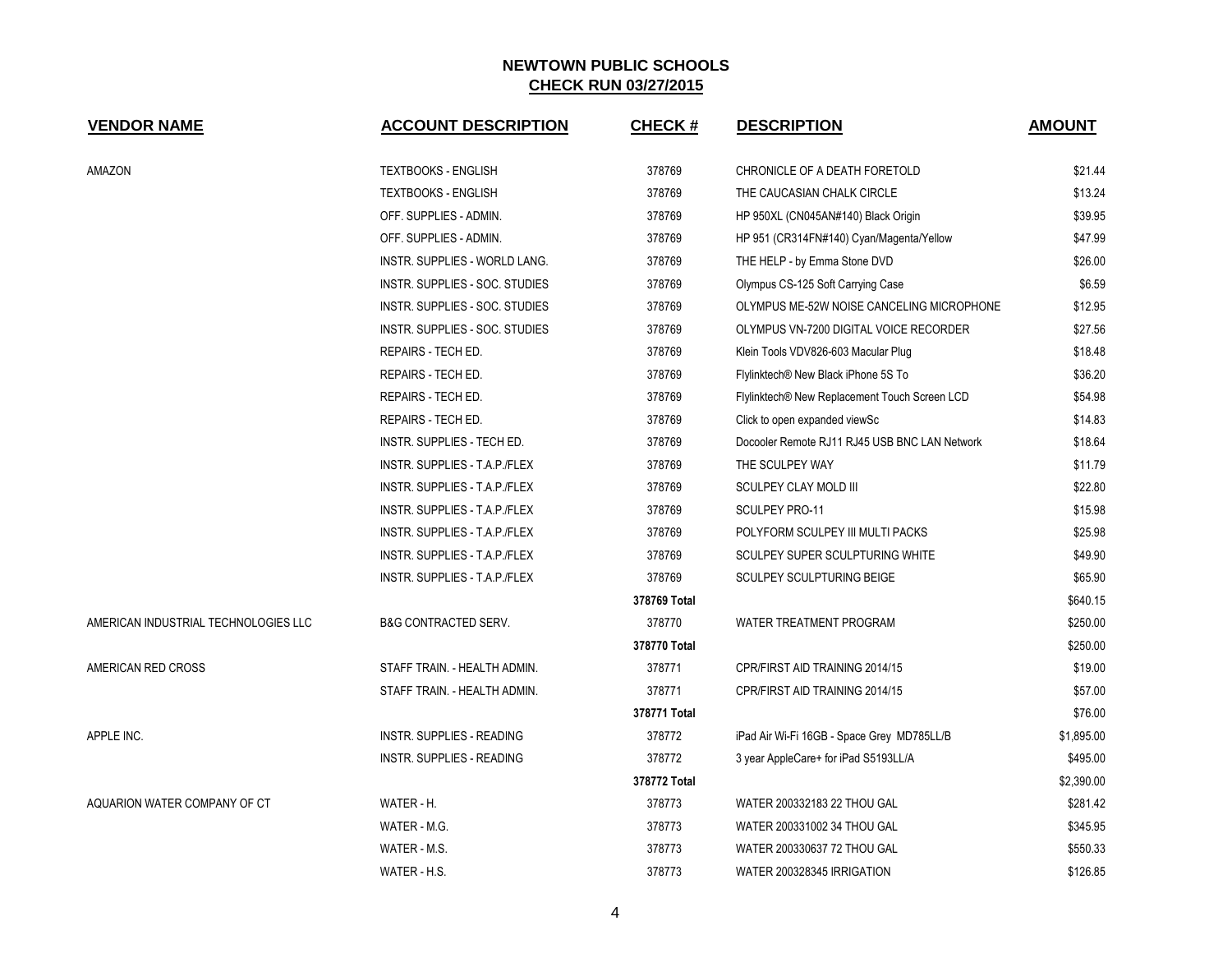| <b>VENDOR NAME</b>                   | <b>ACCOUNT DESCRIPTION</b>          | <b>CHECK#</b> | <b>DESCRIPTION</b>                                    | <b>AMOUNT</b> |
|--------------------------------------|-------------------------------------|---------------|-------------------------------------------------------|---------------|
| AQUARION WATER COMPANY OF CT         | WATER - H.S.                        | 378773        | WATER 200331205 HOT DOG STAND                         | \$22.14       |
|                                      | WATER - H.S.                        | 378773        | WATER 200328870 96 THOU GAL                           | \$648.52      |
|                                      |                                     | 378773 Total  |                                                       | \$1,975.21    |
| ARC-O-ROOTER LLC                     | <b>EMERGENCY REPAIRS - H.</b>       | 378774        | SNAKE SINK LINE - HAWL                                | \$135.00      |
|                                      |                                     | 378774 Total  |                                                       | \$135.00      |
| AUTO HOME COMMERCIAL                 | B. & G. REPAIRS - M.S.              | 378775        | MOVE PHONE LINE INTO HEALTH CLINIC FOR FAX            | \$789.22      |
|                                      | B. & G. REPAIRS - M.S.              | 378775        | REPLACE CLOCK IN A16 - NMS                            | \$290.06      |
|                                      | B. & G. REPAIRS - M.S.              | 378775        | REPLACE CLOCK IN A16 - NMS                            | \$290.06      |
|                                      | B. & G. REPAIRS - H.S.              | 378775        | REPLACE SIX CLASSROOM CLOCKS / SYNCHRONIZE            | \$870.18      |
|                                      | B. & G. REPAIRS - H.S.              | 378775        | REPLACE SIX CLASSROOM CLOCKS / SYNCHRONIZE            | \$870.18      |
|                                      | B. & G. IMPROVE - M.G.              | 378775        | OUTDOOR SPEAKER SYSTEM INSTALL - MG                   | \$3,073.60    |
|                                      |                                     | 378775 Total  |                                                       | \$6,183.30    |
| <b>B &amp; G PIPING COMPANY INC.</b> | <b>EMERGENCY REPAIRS - M.S.</b>     | 378776        | GIRLS BATHROOM REPAIRS - NMS                          | \$1,022.00    |
|                                      |                                     | 378776 Total  |                                                       | \$1,022.00    |
| <b>BAGEL DELIGHT</b>                 | OFF. SUPPLIES - SUPER.              | 378777        | <b>BAGELS BOE MEETING</b>                             | \$32.49       |
|                                      |                                     | 378777 Total  |                                                       | \$32.49       |
| BETHEL OVERHEAD DOORS LLC            | B. & G. REPAIRS - S.H.              | 378778        | OVERHEAD DOOR BROKEN CABLE - SH                       | \$335.00      |
|                                      |                                     | 378778 Total  |                                                       | \$335.00      |
| <b>BLINDSGUYS</b>                    | <b>EMERGENCY REPAIRS - GEN.</b>     | 378779        | WINDOWS/DOOR ALUMINUM MINIBLINDS                      | \$1,160.00    |
|                                      |                                     | 378779 Total  |                                                       | \$1,160.00    |
| BLUE LABEL POWER INC.                | REPAIRS - INFO. TECH.               | 378780        | Batteries, adapters and lamps for laptops, projectors | \$239.00      |
|                                      |                                     | 378780 Total  |                                                       | \$239.00      |
| GINA BRADBURY P.T.                   | STAFF TRAVEL - PUPIL SERV.          | 378781        | TRAVEL FEB 2015                                       | \$96.89       |
|                                      |                                     | 378781 Total  |                                                       | \$96.89       |
| <b>BRIDGES</b>                       | <b>CONTRACTED SERV. - GUIDANCE</b>  | 378782        | Renewal for Choices Explorer per attached form.       | \$675.00      |
|                                      |                                     | 378782 Total  |                                                       | \$675.00      |
| BROOKS ENVIRONMENTAL CONSULTING LLC  | PROF. SERV. - B. & G.               | 378783        | LOWER LEVEL INDOOR AIR QUALITY TEST - RIS             | \$250.00      |
|                                      |                                     | 378783 Total  |                                                       | \$250.00      |
| <b>BUILDERS HARDWARE</b>             | <b>EMERGENCY REPAIRS - H.</b>       | 378784        | <b>REPLACE PANIC DEVICE - HAWL</b>                    | \$150.00      |
|                                      |                                     | 378784 Total  |                                                       | \$150.00      |
| CAREY WIPER & SUPPLY CO.             | <b>B&amp;G SUPPLIES - CUSTODIAL</b> | 378785        | <b>CUSTODIAL SUPPLIES - SEE ATTACHED</b>              | \$789.00      |
|                                      |                                     | 378785 Total  |                                                       | \$789.00      |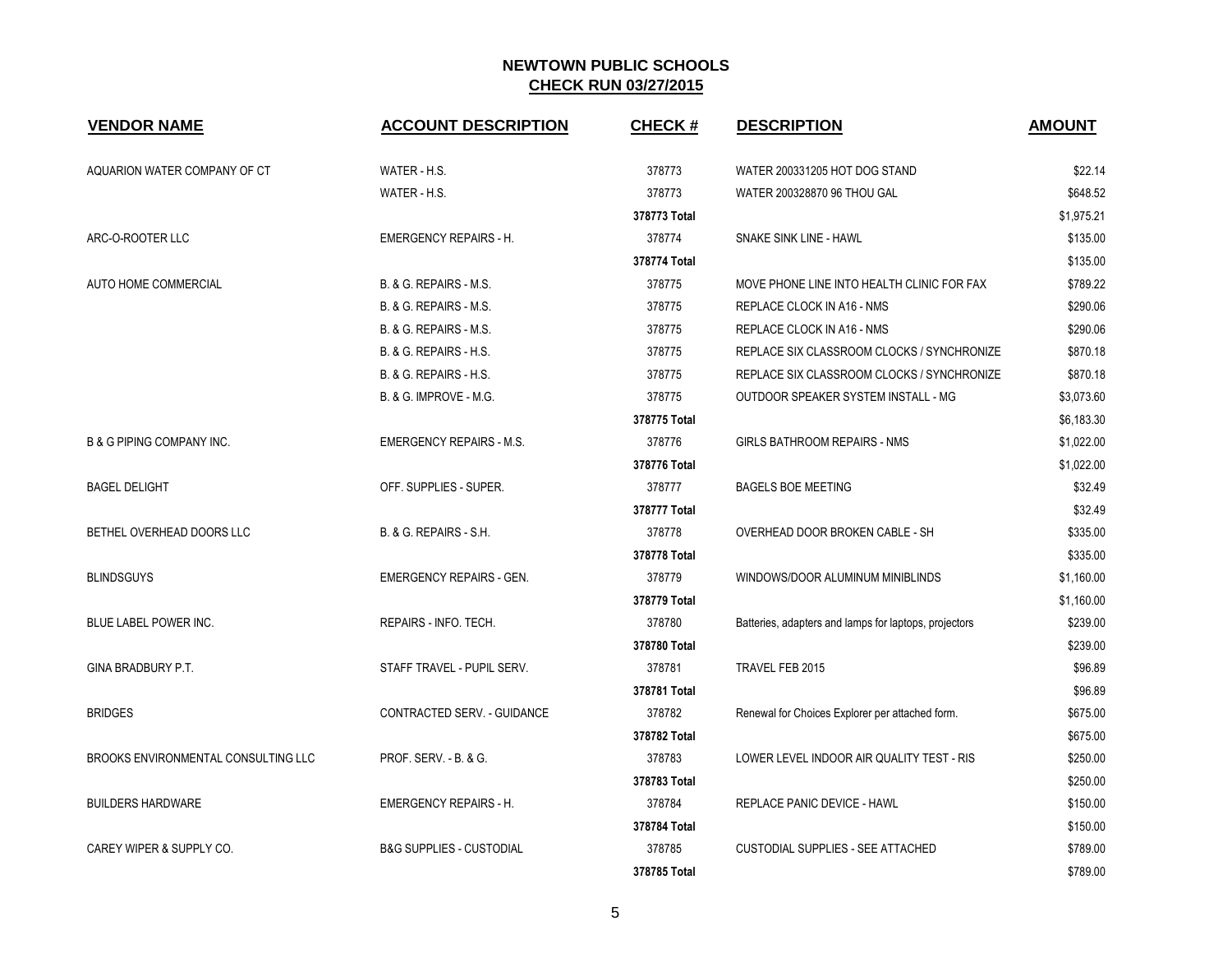| <b>VENDOR NAME</b>                  | <b>ACCOUNT DESCRIPTION</b>       | <b>CHECK#</b> | <b>DESCRIPTION</b>                                       | <b>AMOUNT</b> |
|-------------------------------------|----------------------------------|---------------|----------------------------------------------------------|---------------|
| CBS LLC                             | TECH. SOFTWARE - INFO. TECH.     | 378786        | Advantage Site for Smart Notebook 2014                   | \$3,344.00    |
|                                     |                                  | 378786 Total  |                                                          | \$3,344.00    |
| CED                                 | <b>B&amp;G SUPPLIES - MAINT.</b> | 378787        | <b>TWIST LAMPS - MAINT SUPPLIES</b>                      | \$357.12      |
|                                     |                                  | 378787 Total  |                                                          | \$357.12      |
| CEREBELLUM CORPORATION              | SUPPLIES - LIBRARY               | 378788        | 1003776ELH5 DVD Conflict: the Top Ten Starters           | \$79.96       |
|                                     | <b>SUPPLIES - LIBRARY</b>        | 378788        | GH4430ELH5 Kelso Counselor Activities Toolkit.           | \$119.98      |
|                                     | <b>SUPPLIES - LIBRARY</b>        | 378788        | Shipping and handling 6%                                 | \$12.00       |
|                                     | INSTR. SUPPLIES - SCIENCE        | 378788        | DVD- Human Body in Action: Digestive system              | \$39.95       |
|                                     | INSTR. SUPPLIES - SCIENCE        | 378788        | DVD- Human Body in Action Circulatory systems            | \$39.95       |
|                                     | INSTR. SUPPLIES - SCIENCE        | 378788        | Human Body in Action Skeletal systems,                   | \$39.95       |
|                                     | INSTR. SUPPLIES - SCIENCE        | 378788        | Shipping                                                 | \$6.95        |
|                                     |                                  | 378788 Total  |                                                          | \$338.74      |
| CHAINSAWS UNLIMITED, INC.           | <b>REPAIRS - MAINT.</b>          | 378789        | SNOW BLOWER REPAIR PARTS                                 | \$87.30       |
|                                     |                                  | 378789 Total  |                                                          | \$87.30       |
| FREDERIC L. CHAMBERLAIN CENTER INC. | TUITION - OUT-OF-DISTRICT        | 378790        | TUITION - OUT-OF-DISTRICT                                | \$10,221.12   |
|                                     |                                  | 378790 Total  |                                                          | \$10,221.12   |
| ROSARITO CHANDLER                   | CONTRACTED SERV. - CLASSROOM     | 378791        | NICE SPANISH DELEGATOR GIFTS                             | \$57.96       |
|                                     |                                  | 378791 Total  |                                                          | \$57.96       |
| <b>CIRMA</b>                        | WORKERS COMP.                    | 378792        | 4TH QTR. WC PREMIUM 2014/15                              | \$114,480.00  |
|                                     | LIABILITY/UMBRELLA INS.          | 378792        | 4TH QTR. LAP PREMIUM 2014/15                             | \$57,934.00   |
|                                     | PROPERTY INSURANCE               | 378792        | 4TH QTR. LAP PREMIUM 2014/15                             | \$11,600.00   |
|                                     |                                  | 378792 Total  |                                                          | \$184,014.00  |
| CONN INVENTION CONVENTION           | INSTR. SUPPLIES - SCIENCE        | 378793        | Registration for students for Connecticut invention conv | \$100.00      |
|                                     |                                  | 378793 Total  |                                                          | \$100.00      |
| CONN JUNIOR REPUBLIC INC.           | TUITION - OUT-OF-DISTRICT        | 378794        | TUITION - OUT-OF-DISTRICT                                | \$3,770.88    |
|                                     | TUITION - OUT-OF-DISTRICT        | 378794        | TUITION - OUT-OF-DISTRICT                                | \$3,770.88    |
|                                     |                                  | 378794 Total  |                                                          | \$7,541.76    |
| <b>LAUREN CONNOR</b>                | STAFF TRAIN. - PUPIL SERV.       | 378795        | ABA CONFERENCE                                           | \$145.00      |
|                                     |                                  | 378795 Total  |                                                          | \$145.00      |
| <b>NANCY CONRON</b>                 | STAFF TRAVEL - STAFF DEVELOP.    | 378796        | TRAVEL FEB 2015                                          | \$115.06      |
|                                     |                                  | 378796 Total  |                                                          | \$115.06      |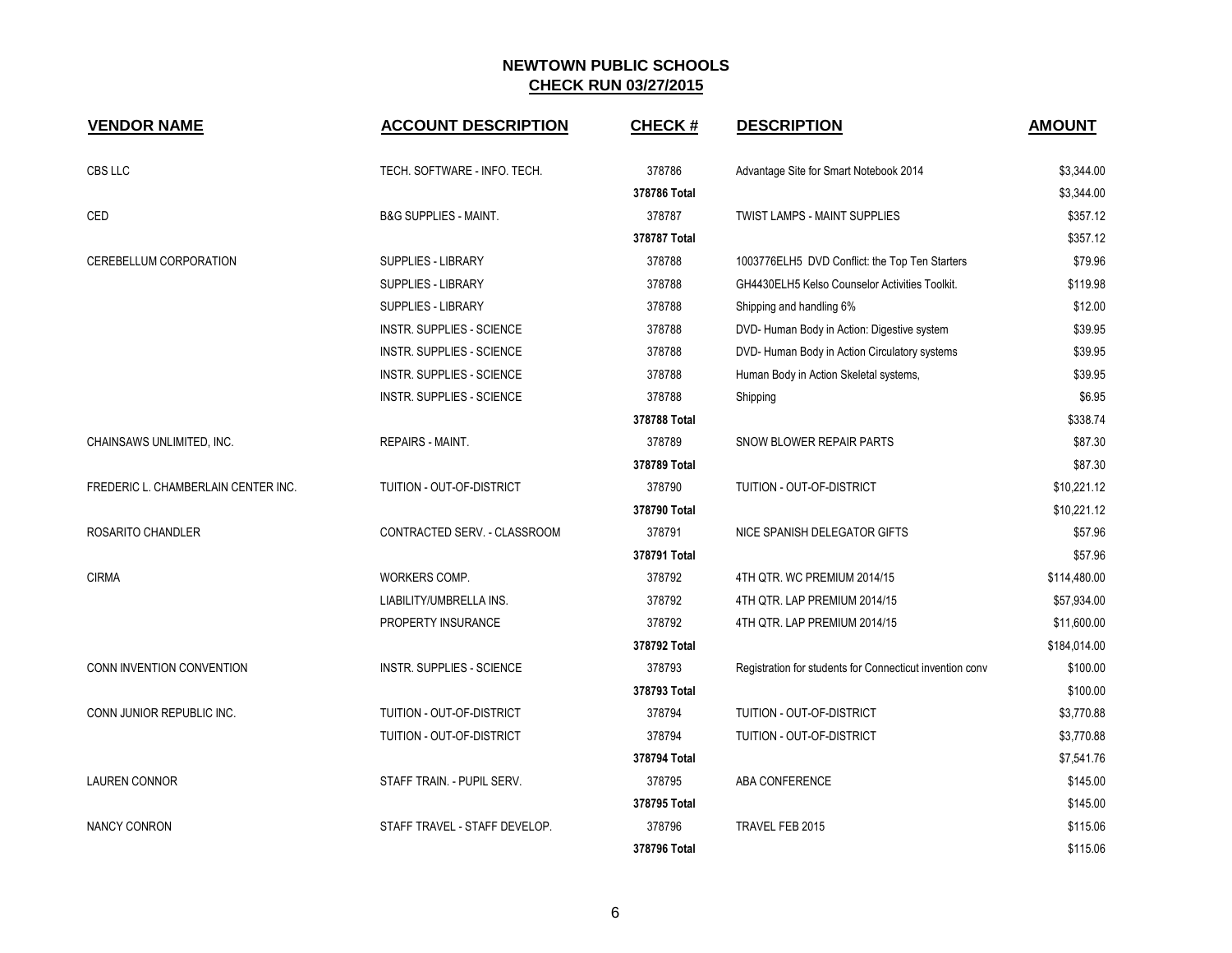| <b>VENDOR NAME</b>                 | <b>ACCOUNT DESCRIPTION</b>          | <b>CHECK#</b> | <b>DESCRIPTION</b>                             | <b>AMOUNT</b> |
|------------------------------------|-------------------------------------|---------------|------------------------------------------------|---------------|
| CONSOLIDATED COMPUTING INC.        | CONTRACTED SERV. - INFO. TECH.      | 378797        | 1 Year Retention                               | \$14,400.00   |
|                                    | CONTRACTED SERV. - INFO. TECH.      | 378797        | Data Monthly service & Support                 | \$445.50      |
|                                    |                                     | 378797 Total  |                                                | \$14,845.50   |
| SARAH COX, RN                      | STAFF TRAIN. - HEALTH ADMIN.        | 378798        | CONN. SCH. NURSES DINNER                       | \$40.00       |
|                                    |                                     | 378798 Total  |                                                | \$40.00       |
| <b>CREC</b>                        | REPAIRS - SP/HEAR.                  | 378799        | AUDIOLOGICAL MAINT SERV                        | \$2,248.47    |
|                                    |                                     | 378799 Total  |                                                | \$2,248.47    |
| CT DECA                            | STAFF TRAVEL - CLASSROOM            | 378800        | DECA CONFERENCE TRAVEL AND HOTEL EXPENSES      | \$2,295.00    |
|                                    |                                     | 378800 Total  |                                                | \$2,295.00    |
| DCS PROMOTIONS LLC                 | CONTRACTED SERV. - SPORTS           | 378801        | Trophies for Basketball, boys and girls.       | \$702.40      |
|                                    |                                     | 378801 Total  |                                                | \$702.40      |
| DEMCO INC.                         | SUPPLIES - LIBRARY                  | 378802        | 3 rolls WS20176490 vinyl clear laminate 10 in. | \$95.06       |
|                                    | SUPPLIES - LIBRARY                  | 378802        | 2 rolls WS20176500 vinyl clear laminate 12 in. | \$67.56       |
|                                    | SUPPLIES - LIBRARY                  | 378802        | 1 roll WS20176520 vinyl clear laminate 15 in.  | \$41.82       |
|                                    |                                     | 378802 Total  |                                                | \$204.44      |
| DESTINATIONS UNLIMITED INC.        | STAFF TRAVEL - M.S.                 | 378803        | TOUR PROGRAM FOR NURSES APRIL 2015             | \$3,725.00    |
|                                    |                                     | 378803 Total  |                                                | \$3,725.00    |
| DUMOUCHEL PAPER CO.                | <b>B&amp;G SUPPLIES - CUSTODIAL</b> | 378804        | ICE MELT - CUST SUPPLIES                       | \$1,767.00    |
|                                    | <b>B&amp;G SUPPLIES - CUSTODIAL</b> | 378804        | ICE MELT - CUST SUPPLIES                       | \$1,767.00    |
|                                    |                                     | 378804 Total  |                                                | \$3,534.00    |
| E-FILLIATE INCORPORATED            | INSTR. SUPPLIES - COMPUTER ED.      | 378805        | Universal Tablet Bracket Tripot mount          | \$132.38      |
|                                    |                                     | 378805 Total  |                                                | \$132.38      |
| <b>EASTERN WATER SOLUTIONS</b>     | <b>B&amp;G CONTRACTED SERV.</b>     | 378806        | CERTIFIED WATER OPERATOR (7/1/14-6/30/15)      | \$2,120.25    |
|                                    |                                     | 378806 Total  |                                                | \$2,120.25    |
| EDUCATION CONNECTION               | TRANS. - OUT-OF-DISTRICT            | 378807        | TRANS. FEB 2015                                | \$58,198.00   |
|                                    | PROF. SERV. - PSYCH/MED. EVAL.      | 378807        | <b>ITINERANT PROGRAM PERSONNEL SERVICES</b>    | \$963.62      |
|                                    | TRANS. - OUT OF DISTRICT            | 378807        | TRANS. FEB 2015                                | \$4,230.00    |
|                                    |                                     | 378807 Total  |                                                | \$63,391.62   |
| <b>EDUCATION WEEK</b>              | MEMBERSHIPS - STAFF DEVELOP.        | 378808        | <b>Education Week Renewal</b>                  | \$84.94       |
|                                    |                                     | 378808 Total  |                                                | \$84.94       |
| ELLISON EDUCATIONAL EQUIPMENT INC. | INSTR. SUPPLIES - CLASSROOM         | 378809        | Ellison SureCut Die - Leaf, Birch # 13801-LG   | \$25.00       |
|                                    | INSTR. SUPPLIES - CLASSROOM         | 378809        | Ellison SureCut Die - Leaf Oak # 14056-LG      | \$40.00       |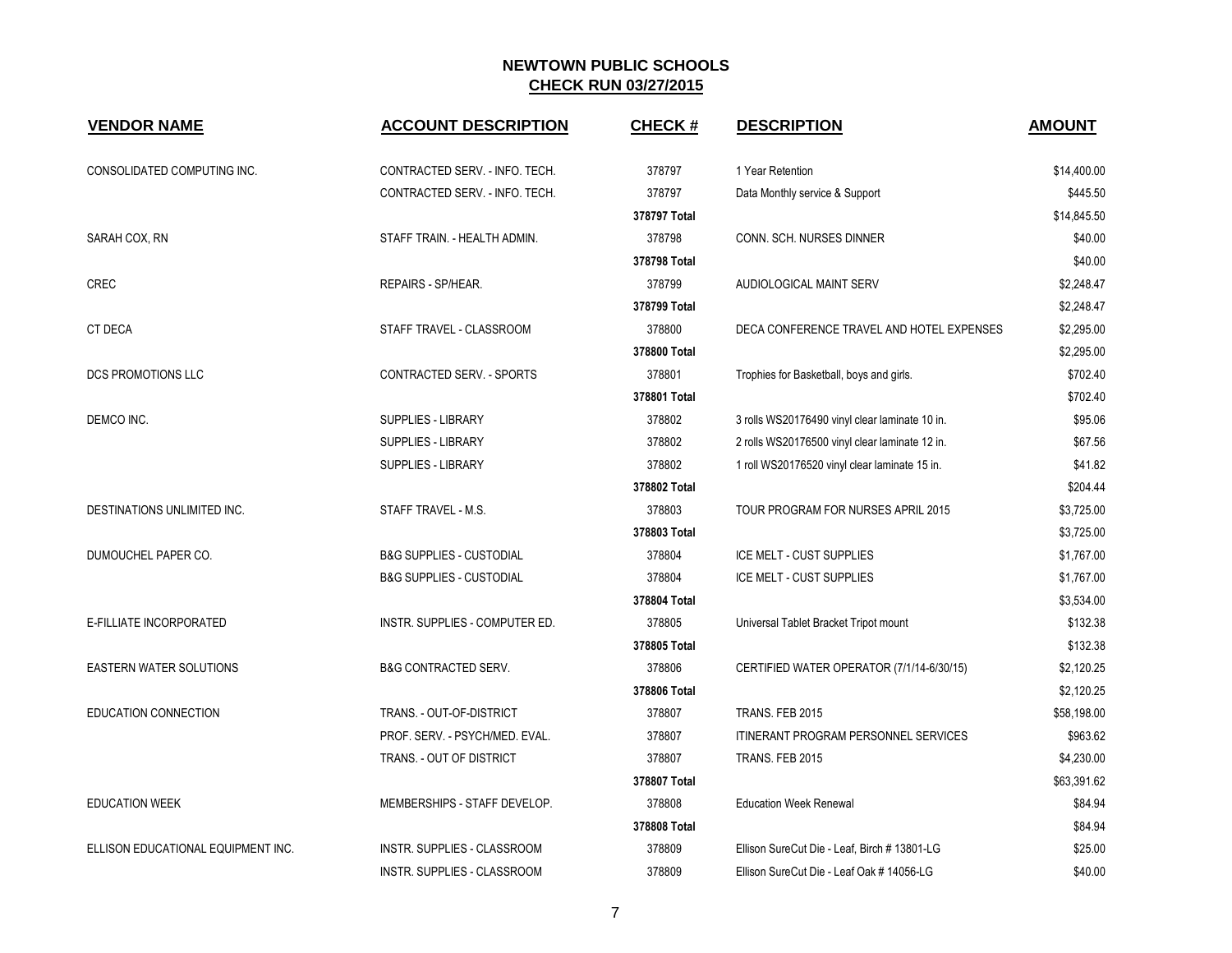| <b>VENDOR NAME</b>                 | <b>ACCOUNT DESCRIPTION</b>       | <b>CHECK#</b> | <b>DESCRIPTION</b>                         | <b>AMOUNT</b> |
|------------------------------------|----------------------------------|---------------|--------------------------------------------|---------------|
| ELLISON EDUCATIONAL EQUIPMENT INC. | INSTR. SUPPLIES - CLASSROOM      | 378809        | Ellison SureCut - Leaf, Maple #2 #23809-LG | \$30.00       |
|                                    | INSTR. SUPPLIES - CLASSROOM      | 378809        | Shipping                                   | \$6.00        |
|                                    |                                  | 378809 Total  |                                            | \$101.00      |
| <b>EXCEL TUTORING LLC</b>          | <b>TUTORS - HOMEBOUND</b>        | 378810        | <b>TUTORS - HOMEBOUND</b>                  | \$1,295.00    |
|                                    | TUTORS - HOMEBOUND               | 378810        | <b>TUTORS - HOMEBOUND</b>                  | \$5,210.00    |
|                                    |                                  | 378810 Total  |                                            | \$6,505.00    |
| F & M ELECTRICAL SUPPLY CO, INC.   | B. & G. REPAIRS - HOM.           | 378811        | RELOCATE AREA 4 LT SWITCHES - HOM          | \$740.39      |
|                                    | B. & G. REPAIRS - HOM.           | 378811        | RELOCATE AREA 4 LT SWITCHES - HOM          | \$72.00       |
|                                    | B. & G. REPAIRS - HOM.           | 378811        | RELOCATE AREA 4 LT SWITCHES - HOM          | \$68.13       |
|                                    | B. & G. REPAIRS - HOM.           | 378811        | RELOCATE AREA 4 LT SWITCHES - HOM          | \$44.48       |
|                                    | <b>B&amp;G SUPPLIES - MAINT.</b> | 378811        | APPLIANCE TIMER, SPLICING TAPE, BALLASTS   | \$826.56      |
|                                    | <b>B&amp;G SUPPLIES - MAINT.</b> | 378811        | APPLIANCE TIMER, SPLICING TAPE, BALLASTS   | \$113.55      |
|                                    | <b>B&amp;G SUPPLIES - MAINT.</b> | 378811        | APPLIANCE TIMER, SPLICING TAPE, BALLASTS   | \$165.00      |
|                                    | <b>B&amp;G SUPPLIES - MAINT.</b> | 378811        | APPLIANCE TIMER, SPLICING TAPE, BALLASTS   | \$82.50       |
|                                    |                                  | 378811 Total  |                                            | \$2,112.61    |
| <b>FAIR AUTO SUPPLY</b>            | <b>REPAIRS - MAINT.</b>          | 378812        | MAINT VEHICLE REPAIR PARTS - 2014-2015     | \$101.96      |
|                                    | <b>REPAIRS - MAINT.</b>          | 378812        | MAINT VEHICLE REPAIR PARTS - 2014-2015     | \$29.97       |
|                                    | <b>REPAIRS - MAINT.</b>          | 378812        | MAINT VEHICLE REPAIR PARTS - 2014-2015     | \$67.16       |
|                                    | <b>REPAIRS - MAINT.</b>          | 378812        | MAINT VEHICLE REPAIR PARTS - 2014-2015     | \$22.35       |
|                                    | <b>REPAIRS - MAINT.</b>          | 378812        | MAINT VEHICLE REPAIR PARTS - 2014-2015     | \$84.34       |
|                                    | REPAIRS - MAINT.                 | 378812        | MAINT VEHICLE REPAIR PARTS - 2014-2015     | \$66.55       |
|                                    |                                  | 378812 Total  |                                            | \$372.33      |
| <b>FISHER SCIENTIFIC</b>           | INSTR. SUPPLIES - SCIENCE        | 378813        | See attached list CHEMISTRY SUPPLIES       | \$169.03      |
|                                    | <b>INSTR. SUPPLIES - SCIENCE</b> | 378813        | See attached list CHEMISTRY SUPPLIES       | \$78.88       |
|                                    |                                  | 378813 Total  |                                            | \$247.91      |
| FOLLETT SCHOOL SOLUTIONS INC.      | INSTR. SUPPLIES - ENGLISH        | 378814        | FLR 1993 TRAGEDY OF KING LEAR(FG)          | \$607.80      |
|                                    |                                  | 378814 Total  |                                            | \$607.80      |
| <b>FRONTIER</b>                    | <b>TELEPHONE &amp; CABLE</b>     | 378815        | <b>SERVICES 2014/15</b>                    | \$462.41      |
|                                    |                                  | 378815 Total  |                                            | \$462.41      |
| <b>FRONTIER</b>                    | <b>TELEPHONE &amp; CABLE</b>     | 378816        | <b>SERVICES 2014/15</b>                    | \$61.94       |
|                                    |                                  | 378816 Total  |                                            | \$61.94       |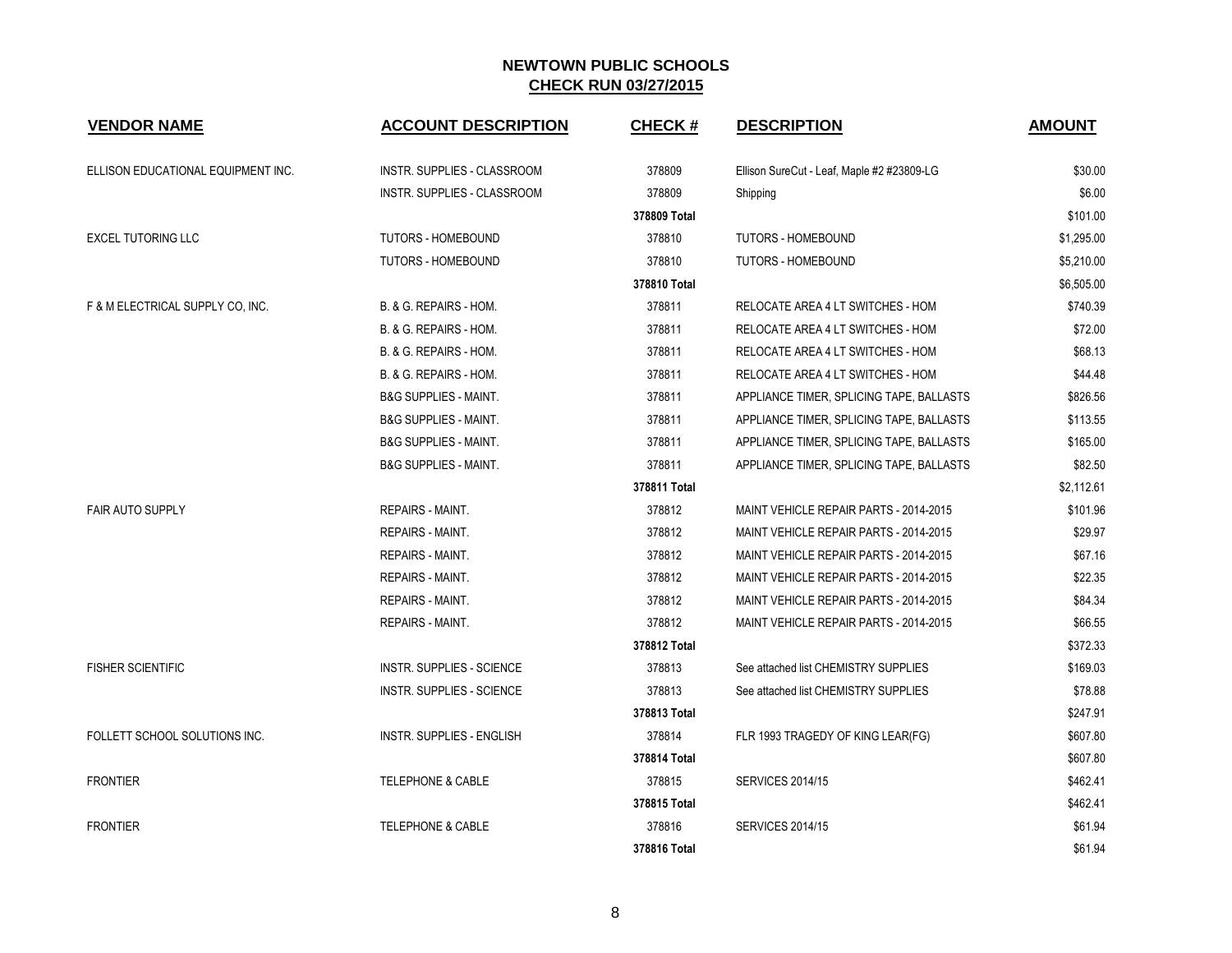| <b>VENDOR NAME</b>                | <b>ACCOUNT DESCRIPTION</b>                 | <b>CHECK#</b> | <b>DESCRIPTION</b>                              | <b>AMOUNT</b> |
|-----------------------------------|--------------------------------------------|---------------|-------------------------------------------------|---------------|
| <b>FRONTIER</b>                   | <b>TELEPHONE &amp; CABLE</b>               | 378817        | <b>SERVICES 2014/15</b>                         | \$103.60      |
|                                   |                                            | 378817 Total  |                                                 | \$103.60      |
| <b>FULL COMPASS SYSTEMS LTD</b>   | <b>REPAIRS - MUSIC</b>                     | 378818        | LAMP 500W 120V #149                             | \$293.64      |
|                                   | <b>REPAIRS - MUSIC</b>                     | 378818        | <b>SHIPPING</b>                                 | \$28.00       |
|                                   |                                            | 378818 Total  |                                                 | \$321.64      |
| <b>GLOBAL MECHANICAL LLC</b>      | B. & G. REPAIRS - H.                       | 378819        | CONDEN PUMP FOR CAFÉ - HAWL                     | \$2,836.40    |
|                                   |                                            | 378819 Total  |                                                 | \$2,836.40    |
| GOLDIE AND LIBRO MUSIC CENTER LLC | <b>INSTR. SUPPLIES - MUSIC</b>             | 378820        | MUSIC SUPPLIES-2014-15                          | \$229.00      |
|                                   | <b>REPAIRS - MUSIC</b>                     | 378820        | <b>INSTRUMENT REPAIRS</b>                       | \$395.00      |
|                                   | <b>REPAIRS - MUSIC</b>                     | 378820        | <b>INSTRUMENT REPAIRS</b>                       | \$495.00      |
|                                   | <b>REPAIRS - MUSIC</b>                     | 378820        | <b>INSTRUMENT REPAIRS</b>                       | \$295.00      |
|                                   |                                            | 378820 Total  |                                                 | \$1,414.00    |
| <b>GOPHER</b>                     | <b>INSTR. SUPPLIES - PROJECT ADVENTURE</b> | 378821        | Accusplit Survivor 111 Stopwatch, Item 91-911.  | \$25.90       |
|                                   | INSTR. SUPPLIES - PROJECT ADVENTURE        | 378821        | shipping                                        | \$5.00        |
|                                   |                                            | 378821 Total  |                                                 | \$30.90       |
| <b>GRAINGER</b>                   | <b>B&amp;G SUPPLIES - MAINT.</b>           | 378822        | STACKABLE STORAGE BOX, GROUND FAULT INDICATOR   | \$4.89        |
|                                   | <b>B&amp;G SUPPLIES - MAINT.</b>           | 378822        | STACKABLE STORAGE BOX, GROUND FAULT INDICATOR   | \$36.36       |
|                                   | <b>B&amp;G SUPPLIES - MAINT.</b>           | 378822        | STACKABLE STORAGE BOX, GROUND FAULT INDICATOR   | \$218.60      |
|                                   | B. & G. REPAIRS - S.H.                     | 378822        | MUSIC ROOM HUMIDIFIER - SH                      | \$198.26      |
|                                   | B. & G. REPAIRS - H.S.                     | 378822        | DOOR REPAIRS - NHS                              | \$416.79      |
|                                   | <b>EMERGENCY REPAIRS - H.</b>              | 378822        | BURNER REPAIR PARTS - HAWL 21 BLDG.             | \$286.45      |
|                                   | <b>EMERGENCY REPAIRS - H.</b>              | 378822        | BURNER REPAIR PARTS - HAWL 21 BLDG.             | \$57.30       |
|                                   | <b>EMERGENCY REPAIRS - M.S.</b>            | 378822        | <b>BURNER BELTS - NMS</b>                       | \$79.84       |
|                                   |                                            | 378822 Total  |                                                 | \$1,298.49    |
| <b>STEPHANIE GREAVES</b>          | STAFF TRAIN. - PUPIL SERV.                 | 378823        | CT-ASSOC FOR BEHAVIOR ANALYSIS                  | \$160.00      |
|                                   |                                            | 378823 Total  |                                                 | \$160.00      |
| HAT CITY PAPER & SUPPLY CO.       | <b>B&amp;G SUPPLIES - CUSTODIAL</b>        | 378824        | TRASH LINERS - CUST SUPPLIES                    | \$2,352.00    |
|                                   | <b>B&amp;G SUPPLIES - CUSTODIAL</b>        | 378824        | <b>TRASH LINERS - CUST SUPPLIES</b>             | \$2,055.62    |
|                                   |                                            | 378824 Total  |                                                 | \$4,407.62    |
| <b>HEARTSMART.COM</b>             | MEDICAL SUPPLIES - ELEM.                   | 378825        | Pedi. Pads for SH, Hawley, H.O.M., Middle Gate, | \$396.00      |
|                                   | MEDICAL SUPPLIES - ELEM.                   | 378825        | Adult AED Pads for Defibtech                    | \$190.00      |
|                                   | MEDICAL SUPPLIES - M.S.                    | 378825        | Pedi. Pads for Middle School                    | \$199.98      |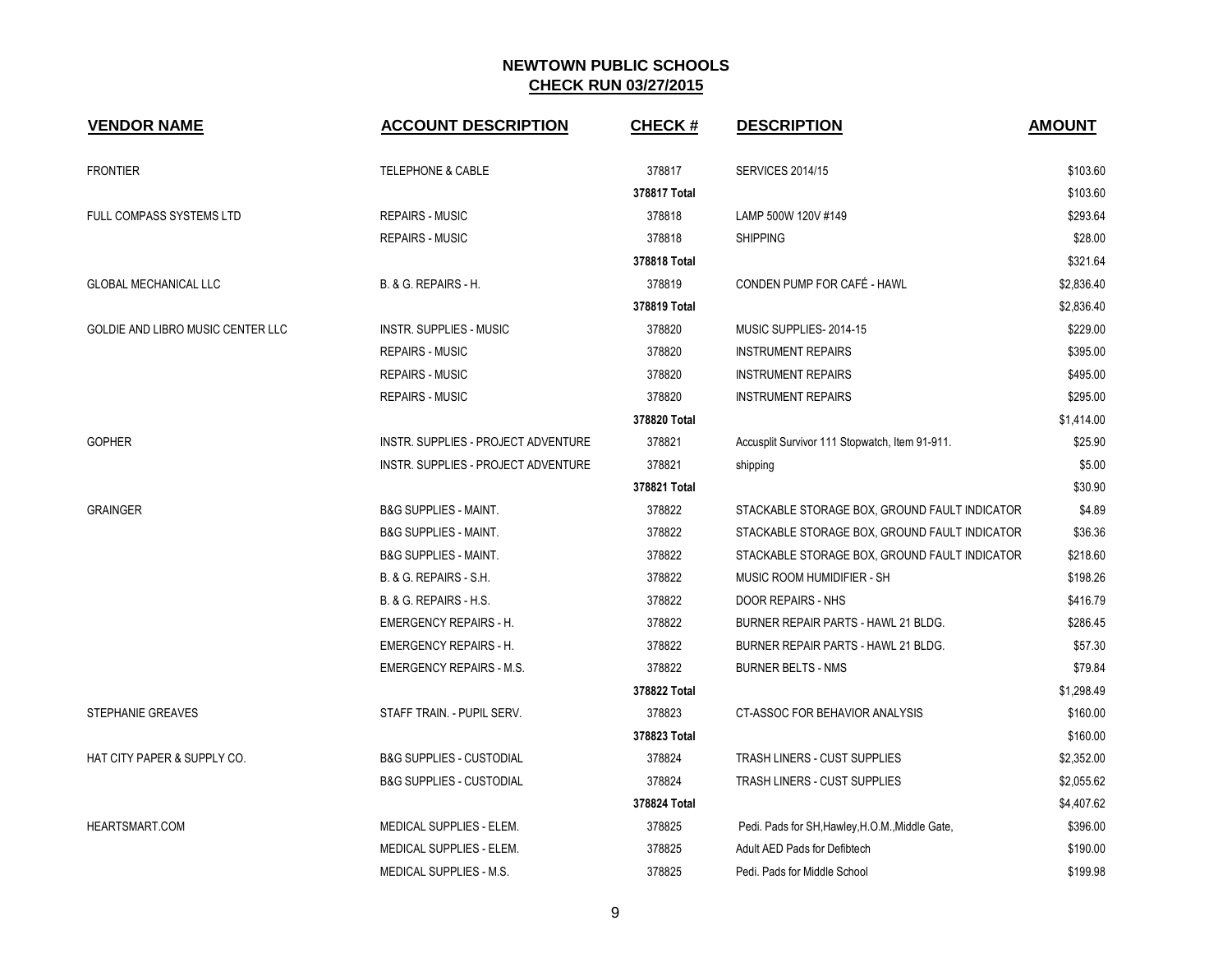| <b>VENDOR NAME</b>                     | <b>ACCOUNT DESCRIPTION</b>          | <b>CHECK#</b> | <b>DESCRIPTION</b>                                      | <b>AMOUNT</b> |
|----------------------------------------|-------------------------------------|---------------|---------------------------------------------------------|---------------|
| HEARTSMART.COM                         | <b>MEDICAL SUPPLIES - H.S.</b>      | 378825        | Defibtech Lifeline AED Value Package- for Middle school | \$178.20      |
|                                        | <b>MEDICAL SUPPLIES - H.S.</b>      | 378825        | Defibtech Lifeline AED Value Package- for Middle school | \$1,045.64    |
|                                        | MEDICAL SUPPLIES - H.S.             | 378825        | PEDI, PADS                                              | \$199.98      |
|                                        | MEDICAL SUPPLIES - H.S.             | 378825        | 4 - adult Pads RIS, HS--Please deduct 10% discount      | \$99.00       |
|                                        |                                     | 378825 Total  |                                                         | \$2,308.80    |
| <b>ALEC HERSH</b>                      | INSTR. SUPPLIES - T.A.P./FLEX       | 378826        | VOID CHK #377365 LOST                                   | \$7.29        |
|                                        |                                     | 378826 Total  |                                                         | \$7.29        |
| HINE BROTHERS                          | REPAIRS - MAINT.                    | 378827        | <b>MAINT TRUCK REPAIR PARTS</b>                         | \$6.79        |
|                                        |                                     | 378827 Total  |                                                         | \$6.79        |
| ERIK HOLST - GRUBBE                    | INSTR. SUPPLIES - TECH ED.          | 378828        | GUTTER, PLEXI GLASS & ROSIN PAPER                       | \$149.14      |
|                                        |                                     | 378828 Total  |                                                         | \$149.14      |
| MICHAEL J. HOYT                        | <b>B&amp;G SUPPLIES - CUSTODIAL</b> | 378829        | SHOES (50059)                                           | \$100.00      |
|                                        |                                     | 378829 Total  |                                                         | \$100.00      |
| HUSSEY SEATING COMPANY                 | B. & G. REPAIRS - H.S.              | 378830        | <b>REPAIR GYM BACKSTOPS - NHS</b>                       | \$3,350.00    |
|                                        |                                     | 378830 Total  |                                                         | \$3,350.00    |
| HYDRO TECHNOLOGIES, INC.               | PROF. SERV. - B. & G.               | 378831        | WATER TESTING FOR BACTERIA - HOM                        | \$49.00       |
|                                        |                                     | 378831 Total  |                                                         | \$49.00       |
| THE INSTITUTE OF PROFESSIONAL PRACTICE | PROF. SERV. - PSYCH/MED. EVAL.      | 378832        | PROF. SERV. - PSYCH/MED. EVAL.                          | \$9,300.00    |
|                                        |                                     | 378832 Total  |                                                         | \$9,300.00    |
| <b>ITSAVVY LLC</b>                     | INSTR. SUPPLIES - COMPUTER ED.      | 378833        | Toners for Computer Technology class use.               | \$261.37      |
|                                        | INSTR. SUPPLIES - COMPUTER ED.      | 378833        | Toners for Computer Technology class use.               | \$744.85      |
|                                        |                                     | 378833 Total  |                                                         | \$1,006.22    |
| <b>KRISTEN JACKSON</b>                 | STAFF TRAVEL - PUPIL SERV.          | 378834        | TRAVEL FEB 3 - MARCH 10 2015                            | \$146.45      |
|                                        |                                     | 378834 Total  |                                                         | \$146.45      |
| LISA JOHNS                             | STAFF TRAVEL - INFO. TECH.          | 378835        | TRAVEL BGP TRAINING @ CEN                               | \$54.63       |
|                                        |                                     | 378835 Total  |                                                         | \$54.63       |
| JOHNSTONE SUPPLY                       | <b>B&amp;G SUPPLIES - MAINT.</b>    | 378836        | VALVE LINKAGE KIT / ACTUATOR - HEATING SUPPLIES         | \$91.97       |
|                                        |                                     | 378836 Total  |                                                         | \$91.97       |
| KAMCO SUPPLY CORP OF NEW ENGLAND       | <b>B&amp;G SUPPLIES - MAINT.</b>    | 378837        | MAIN BEAM PRELUDE / CROSS TEE PRELUDE                   | \$456.96      |
|                                        |                                     | 378837 Total  |                                                         | \$456.96      |
| KIDS LANGUAGE CENTER                   | PROF. SERV. - SP/HEAR.              | 378838        | PROF. SERV. - SP/HEAR.                                  | \$300.00      |
|                                        |                                     | 378838 Total  |                                                         | \$300.00      |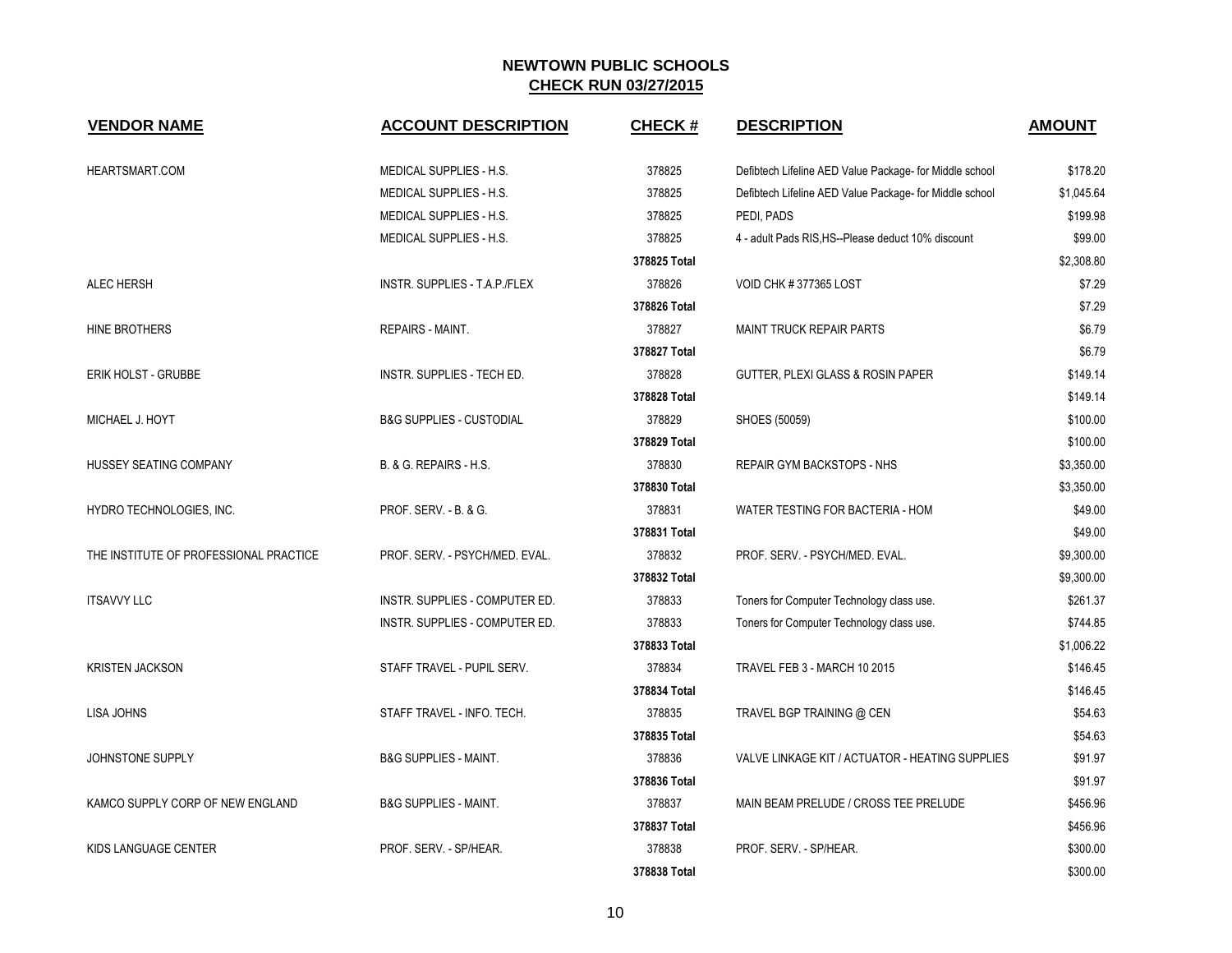| <b>VENDOR NAME</b>             | <b>ACCOUNT DESCRIPTION</b>          | <b>CHECK#</b> | <b>DESCRIPTION</b>                          | <b>AMOUNT</b> |
|--------------------------------|-------------------------------------|---------------|---------------------------------------------|---------------|
| <b>RANDI KIELY</b>             | STAFF TRAVEL - CLASSROOM            | 378839        | TRAVEL J.A. BUSINESS CHALLENGE              | \$27.03       |
|                                |                                     | 378839 Total  |                                             | \$27.03       |
| KINSLEY POWER SYSTEMS          | <b>EMERGENCY REPAIRS - M.S.</b>     | 378840        | <b>GENERATOR REPAIR - NMS</b>               | \$1,106.74    |
|                                |                                     | 378840 Total  |                                             | \$1,106.74    |
| <b>PRIVATE</b>                 | TUITION - OUT-OF-DISTRICT           | 378841        | MEDIATED AGREEMENT ON FILE                  | \$32,500.00   |
|                                |                                     | 378841 Total  |                                             | \$32,500.00   |
| H. KREVIT & COMPANY, INC.      | <b>B&amp;G SUPPLIES - CUSTODIAL</b> | 378842        | CHLORINE / PH DOWN - NHS POOL               | (\$390.00)    |
|                                | <b>B&amp;G SUPPLIES - CUSTODIAL</b> | 378842        | CHLORINE / PH DOWN - NHS POOL               | \$988.67      |
|                                |                                     | 378842 Total  |                                             | \$598.67      |
| THOMAS M. KUROSKI              | INSTR. SUPPLIES - SCIENCE           | 378843        | MARRON BONES FOR SCIENCE LESSON             | \$45.12       |
|                                |                                     | 378843 Total  |                                             | \$45.12       |
| LAWSON PRODUCTS INC.           | <b>B&amp;G SUPPLIES - MAINT.</b>    | 378844        | <b>EMITTER CUP (LARGE) - MAINT SUPPLIES</b> | \$124.03      |
|                                | <b>B&amp;G SUPPLIES - MAINT.</b>    | 378844        | AIR NIPPLE, AIR COUPLER, AIR HOSE           | \$113.45      |
|                                |                                     | 378844 Total  |                                             | \$237.48      |
| LIFETIME MEMORY PRODUCTS INC.  | REPAIRS - INFO. TECH.               | 378845        | 4 GB DDR3 (1600) 12800 10308-4              | \$110.81      |
|                                |                                     | 378845 Total  |                                             | \$110.81      |
| <b>MAGNAKLEEN SERVICES LLC</b> | <b>B&amp;G SUPPLIES - CUSTODIAL</b> | 378846        | MOP / RUG SERVICE (ALL SCHOOLS) - 2014-2015 | \$47.15       |
|                                | <b>B&amp;G SUPPLIES - CUSTODIAL</b> | 378846        | MOP / RUG SERVICE (ALL SCHOOLS) - 2014-2015 | \$60.65       |
|                                | <b>B&amp;G SUPPLIES - CUSTODIAL</b> | 378846        | MOP / RUG SERVICE (ALL SCHOOLS) - 2014-2015 | \$21.50       |
|                                | <b>B&amp;G SUPPLIES - CUSTODIAL</b> | 378846        | MOP / RUG SERVICE (ALL SCHOOLS) - 2014-2015 | \$30.65       |
|                                | <b>B&amp;G SUPPLIES - CUSTODIAL</b> | 378846        | MOP / RUG SERVICE (ALL SCHOOLS) - 2014-2015 | \$28.25       |
|                                | <b>B&amp;G SUPPLIES - CUSTODIAL</b> | 378846        | MOP / RUG SERVICE (ALL SCHOOLS) - 2014-2015 | \$109.70      |
|                                | <b>B&amp;G SUPPLIES - CUSTODIAL</b> | 378846        | MOP / RUG SERVICE (ALL SCHOOLS) - 2014-2015 | \$33.80       |
|                                | <b>B&amp;G SUPPLIES - CUSTODIAL</b> | 378846        | MOP / RUG SERVICE (ALL SCHOOLS) - 2014-2015 | \$47.15       |
|                                | <b>B&amp;G SUPPLIES - CUSTODIAL</b> | 378846        | MOP / RUG SERVICE (ALL SCHOOLS) - 2014-2015 | \$60.65       |
|                                | <b>B&amp;G SUPPLIES - CUSTODIAL</b> | 378846        | MOP / RUG SERVICE (ALL SCHOOLS) - 2014-2015 | \$21.50       |
|                                | <b>B&amp;G SUPPLIES - CUSTODIAL</b> | 378846        | MOP / RUG SERVICE (ALL SCHOOLS) - 2014-2015 | \$30.65       |
|                                | <b>B&amp;G SUPPLIES - CUSTODIAL</b> | 378846        | MOP / RUG SERVICE (ALL SCHOOLS) - 2014-2015 | \$28.25       |
|                                | <b>B&amp;G SUPPLIES - CUSTODIAL</b> | 378846        | MOP / RUG SERVICE (ALL SCHOOLS) - 2014-2015 | \$109.70      |
|                                | <b>B&amp;G SUPPLIES - CUSTODIAL</b> | 378846        | MOP / RUG SERVICE (ALL SCHOOLS) - 2014-2015 | \$33.80       |
|                                | <b>B&amp;G SUPPLIES - CUSTODIAL</b> | 378846        | MOP / RUG SERVICE (ALL SCHOOLS) - 2014-2015 | \$130.00      |
|                                | <b>B&amp;G SUPPLIES - CUSTODIAL</b> | 378846        | MOP / RUG SERVICE (ALL SCHOOLS) - 2014-2015 | \$166.50      |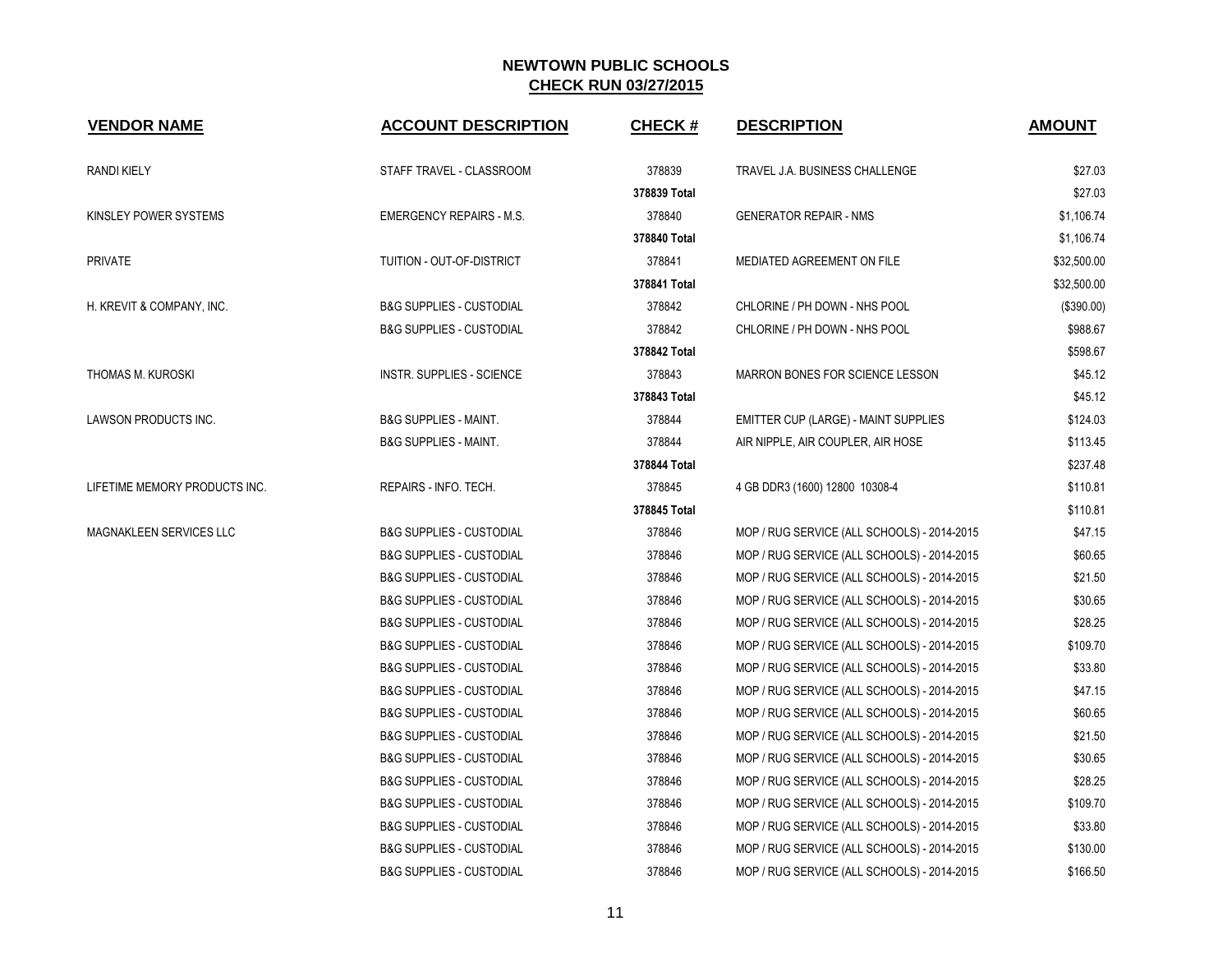| <b>VENDOR NAME</b>                 | <b>ACCOUNT DESCRIPTION</b>          | <b>CHECK#</b> | <b>DESCRIPTION</b>                               | <b>AMOUNT</b> |
|------------------------------------|-------------------------------------|---------------|--------------------------------------------------|---------------|
| MAGNAKLEEN SERVICES LLC            | <b>B&amp;G SUPPLIES - CUSTODIAL</b> | 378846        | MOP / RUG SERVICE (ALL SCHOOLS) - 2014-2015      | \$48.50       |
|                                    | <b>B&amp;G SUPPLIES - CUSTODIAL</b> | 378846        | MOP / RUG SERVICE (ALL SCHOOLS) - 2014-2015      | \$19.50       |
|                                    | <b>B&amp;G SUPPLIES - CUSTODIAL</b> | 378846        | MOP / RUG SERVICE (ALL SCHOOLS) - 2014-2015      | \$36.00       |
|                                    | <b>B&amp;G SUPPLIES - CUSTODIAL</b> | 378846        | MOP / RUG SERVICE (ALL SCHOOLS) - 2014-2015      | \$18.00       |
|                                    | <b>B&amp;G SUPPLIES - CUSTODIAL</b> | 378846        | MOP / RUG SERVICE (ALL SCHOOLS) - 2014-2015      | \$144.00      |
|                                    | <b>B&amp;G SUPPLIES - CUSTODIAL</b> | 378846        | MOP / RUG SERVICE (ALL SCHOOLS) - 2014-2015      | \$130.00      |
|                                    | <b>B&amp;G SUPPLIES - CUSTODIAL</b> | 378846        | MOP / RUG SERVICE (ALL SCHOOLS) - 2014-2015      | \$166.50      |
|                                    | <b>B&amp;G SUPPLIES - CUSTODIAL</b> | 378846        | MOP / RUG SERVICE (ALL SCHOOLS) - 2014-2015      | \$48.50       |
|                                    | <b>B&amp;G SUPPLIES - CUSTODIAL</b> | 378846        | MOP / RUG SERVICE (ALL SCHOOLS) - 2014-2015      | \$19.50       |
|                                    | <b>B&amp;G SUPPLIES - CUSTODIAL</b> | 378846        | MOP / RUG SERVICE (ALL SCHOOLS) - 2014-2015      | \$36.00       |
|                                    | <b>B&amp;G SUPPLIES - CUSTODIAL</b> | 378846        | MOP / RUG SERVICE (ALL SCHOOLS) - 2014-2015      | \$18.00       |
|                                    | <b>B&amp;G SUPPLIES - CUSTODIAL</b> | 378846        | MOP / RUG SERVICE (ALL SCHOOLS) - 2014-2015      | \$144.00      |
|                                    |                                     | 378846 Total  |                                                  | \$1,788.40    |
| MAHARD'S PIANO SERVICE, LLC        | <b>REPAIRS - MUSIC</b>              | 378847        | PIANO TUNING                                     | \$135.00      |
|                                    |                                     | 378847 Total  |                                                  | \$135.00      |
| MANKA CONSTRUCTION & REMOLDING LLC | B. & G. REPAIRS - H.                | 378848        | REMOVE ICE FROM GUTTERS / REPAIR                 | \$255.00      |
|                                    |                                     | 378848 Total  |                                                  | \$255.00      |
| W.B. MASON., INC.                  | OFF. SUPPLIES - BUS. SERV.          | 378849        | <b>SUPPLIES 2014/15</b>                          | \$119.88      |
|                                    | OFF. SUPPLIES - BUS. SERV.          | 378849        | <b>SUPPLIES 2014/15</b>                          | (\$72.00)     |
|                                    | OFF. SUPPLIES - BUS. SERV.          | 378849        | <b>SUPPLIES 2014/15</b>                          | \$92.78       |
|                                    | OFF. SUPPLIES - BUS. SERV.          | 378849        | <b>SUPPLIES 2014/15</b>                          | \$76.41       |
|                                    | OFF. SUPPLIES - BUS. SERV.          | 378849        | <b>SUPPLIES 2014/15</b>                          | \$51.21       |
|                                    | OFF. SUPPLIES - BUS. SERV.          | 378849        | <b>SUPPLIES 2014/15</b>                          | \$86.99       |
|                                    | INSTR. SUPPLIES - SCIENCE           | 378849        | SEE ATTACHED ANATOMY                             | (\$18.72)     |
|                                    | INSTR. SUPPLIES - CLASSROOM         | 378849        | C1240496, Misc. School Supplies: Tissues,        | (\$17.70)     |
|                                    | INSTR. SUPPLIES - CLASSROOM         | 378849        | Cases of white copy paper, 8.5 x 11, no shipping | \$970.80      |
|                                    | INSTR. SUPPLIES - SOC. STUDIES      | 378849        | 8 1/2 x 11 White, 500 pk, Graph Paper, 1/4 inch. | \$9.16        |
|                                    | B&G SUPPLIES - ADMIN.               | 378849        | DVD-R DISCS, DISC CASES, WALL CALENDAR           | \$22.00       |
|                                    | <b>B&amp;G SUPPLIES - ADMIN.</b>    | 378849        | DVD-R DISCS, DISC CASES, WALL CALENDAR           | \$43.18       |
|                                    | OFF. SUPPLIES - PUPIL SERV.         | 378849        | TONER FOR HP 2025 2 PACK                         | \$177.99      |
|                                    | <b>B&amp;G SUPPLIES - ADMIN.</b>    | 378849        | PENS, FAX AND PRINTER CARTRIDGES, B              | (\$36.00)     |
|                                    | <b>B&amp;G SUPPLIES - ADMIN.</b>    | 378849        | PENS, FAX AND PRINTER CARTRIDGES, BOTTLED WATER  | \$59.94       |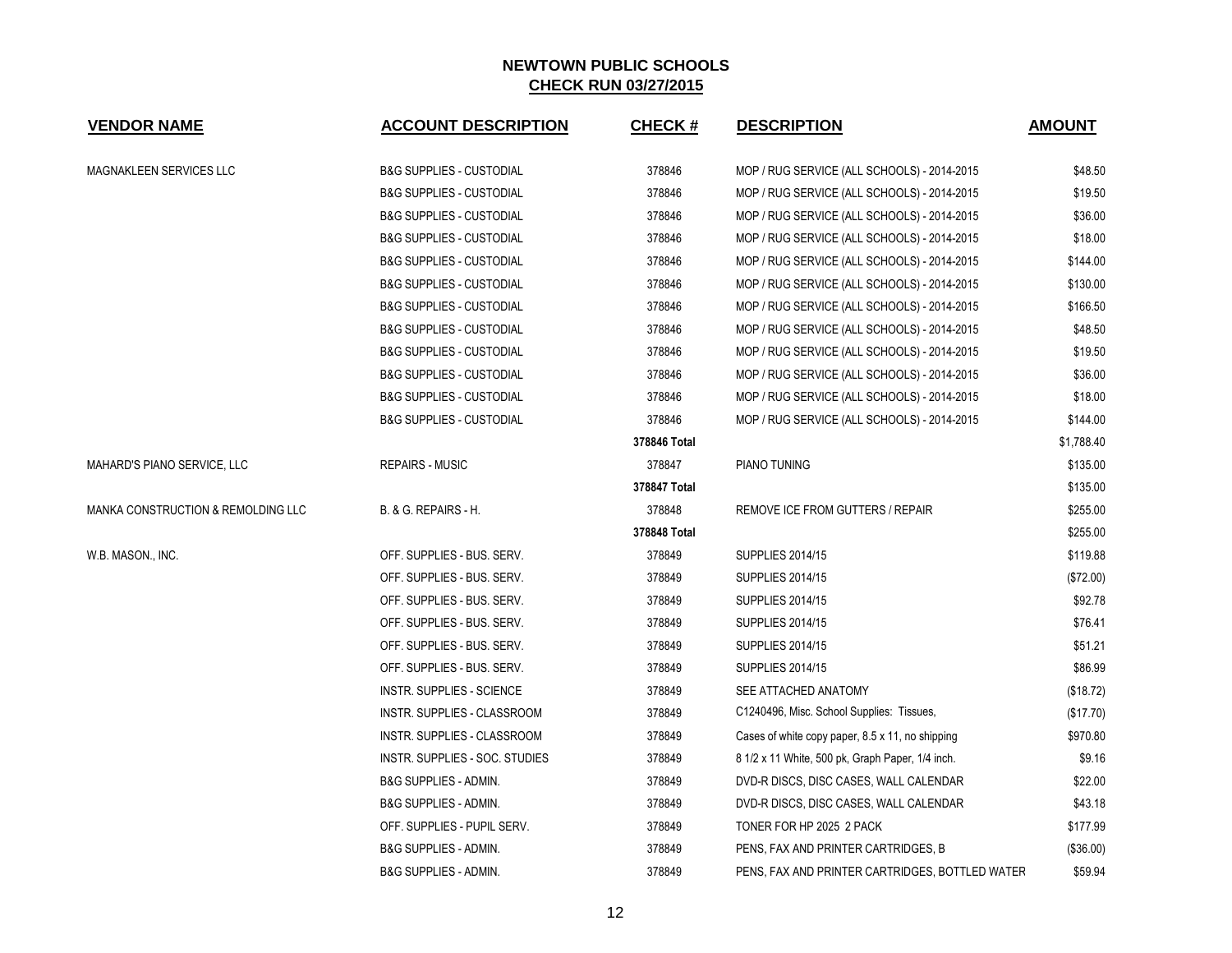| <b>VENDOR NAME</b>                   | <b>ACCOUNT DESCRIPTION</b>          | <b>CHECK#</b> | <b>DESCRIPTION</b>                              | <b>AMOUNT</b> |
|--------------------------------------|-------------------------------------|---------------|-------------------------------------------------|---------------|
| W.B. MASON., INC.                    | <b>B&amp;G SUPPLIES - ADMIN.</b>    | 378849        | PENS, FAX AND PRINTER CARTRIDGES, BOTTLED WATER | \$222.53      |
|                                      | INSTR. SUPPLIES - SP. ED. PREK-8    | 378849        | CARTRIDGES ORDERED ON LINE SEE ATTACHED         | \$203.97      |
|                                      |                                     | 378849 Total  |                                                 | \$1,992.42    |
| MCKENNEY MECHANICAL CONTRACTORS INC. | <b>EMERGENCY REPAIRS - M.S.</b>     | 378850        | <b>BOILER REPAIRS - NMS</b>                     | \$640.00      |
|                                      | <b>EMERGENCY REPAIRS - M.S.</b>     | 378850        | <b>BOILER REPAIRS - NMS</b>                     | \$520.00      |
|                                      | <b>EMERGENCY REPAIRS - H.</b>       | 378850        | REPAIR BOILER #2 - HAWLEY                       | \$4,048.42    |
|                                      |                                     | 378850 Total  |                                                 | \$5,208.42    |
| MELIORA ACADEMY INC.                 | TUITION - OUT-OF-DISTRICT           | 378851        | TUITION - OUT-OF-DISTRICT                       | \$15,015.00   |
|                                      |                                     | 378851 Total  |                                                 | \$15,015.00   |
| <b>MATT MEMOLI</b>                   | INSTR. SUPPLIES - P.E.              | 378852        | <b>FROG TAPE</b>                                | \$44.95       |
|                                      |                                     | 378852 Total  |                                                 | \$44.95       |
| MIDWEST TECHNOLOGY PRODUCTS          | <b>INSTR. SUPPLIES - TECH. ED</b>   | 378853        | Surebonder Glue Sticks, 4inch X 5/16th Inch     | \$178.80      |
|                                      | <b>INSTR. SUPPLIES - TECH. ED</b>   | 378853        | shipping charge                                 | \$17.80       |
|                                      |                                     | 378853 Total  |                                                 | \$196.60      |
| MOBILE MINI, INC.                    | <b>EQUIP RENTAL - SPORTS</b>        | 378854        | <b>RENTAL OF CONTAINERS</b>                     | \$95.00       |
|                                      | <b>EQUIP RENTAL - SPORTS</b>        | 378854        | <b>RENTAL OF CONTAINERS</b>                     | \$75.00       |
|                                      | EQUIP RENTAL - SPORTS               | 378854        | RENTAL OF CONTAINERS                            | \$75.00       |
|                                      |                                     | 378854 Total  |                                                 | \$245.00      |
| E. A. MORSE & CO. INC.               | <b>REPAIRS - CUSTODIAL</b>          | 378855        | <b>CUSTODIAL MACHINE REPAIRS</b>                | \$497.00      |
|                                      | <b>REPAIRS - CUSTODIAL</b>          | 378855        | <b>CUSTODIAL MACHINE REPAIRS</b>                | \$1,376.20    |
|                                      | <b>REPAIRS - CUSTODIAL</b>          | 378855        | <b>CUSTODIAL MACHINE REPAIRS</b>                | \$58.86       |
|                                      | <b>B&amp;G SUPPLIES - CUSTODIAL</b> | 378855        | BATHROOM CLEANER, GLASS CLEANER, ICE MELT       | \$355.40      |
|                                      | <b>B&amp;G SUPPLIES - CUSTODIAL</b> | 378855        | BATHROOM CLEANER, GLASS CLEANER, ICE MELT       | \$256.56      |
|                                      | <b>B&amp;G SUPPLIES - CUSTODIAL</b> | 378855        | BATHROOM CLEANER, GLASS CLEANER, ICE MELT       | \$1,774.92    |
|                                      | <b>B&amp;G SUPPLIES - CUSTODIAL</b> | 378855        | BATHROOM CLEANER, GLASS CLEANER, ICE MELT       | \$546.14      |
|                                      |                                     | 378855 Total  |                                                 | \$4,865.08    |
| <b>NASCO</b>                         | <b>REPAIRS - LIFE MAN /CULINARY</b> | 378856        | FINGER PAINT-POSTERS-PAPERS-SEE CART            | \$66.58       |
|                                      | REPAIRS - LIFE MAN./CULINARY        | 378856        | FINGER PAINT-POSTERS-PAPERS-SEE CART            | \$270.93      |
|                                      |                                     | 378856 Total  |                                                 | \$337.51      |
| NATIONAL MINORITY UPDATE             | ADVERTISING - SUPER.                | 378857        | ADV. SPACE ONLINE                               | \$295.00      |
|                                      |                                     | 378857 Total  |                                                 | \$295.00      |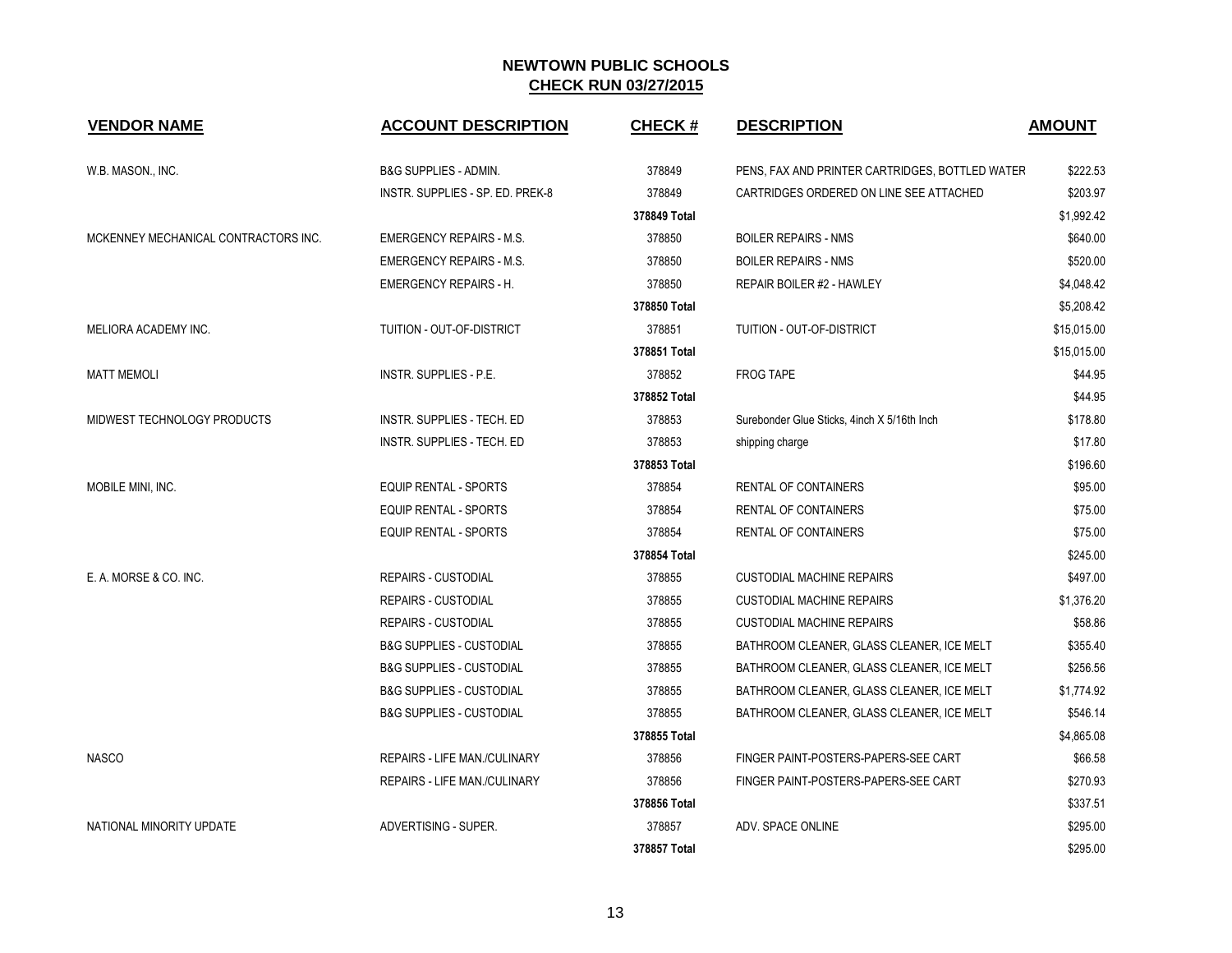| <b>VENDOR NAME</b>       | <b>ACCOUNT DESCRIPTION</b>       | <b>CHECK#</b> | <b>DESCRIPTION</b>                                  | <b>AMOUNT</b> |
|--------------------------|----------------------------------|---------------|-----------------------------------------------------|---------------|
| <b>NESS AUTOMOTIVE</b>   | REPAIRS - MAINT.                 | 378858        | SAFETY LIGHT FOR PLOWING                            | \$284.98      |
|                          |                                  | 378858 Total  |                                                     | \$284.98      |
| NEWTOWN GRAPHICS         | <b>SECURITY SUPPLIES</b>         | 378859        | (400) 4 x5 Parking Warning Window Stick-On Stickers | \$100.00      |
|                          |                                  | 378859 Total  |                                                     | \$100.00      |
| NEWTOWN HARDWARE         | <b>B&amp;G SUPPLIES - MAINT.</b> | 378860        | MAINTENANCE SUPPLIES 2014-2015                      | \$41.60       |
|                          | <b>B&amp;G SUPPLIES - MAINT.</b> | 378860        | MAINTENANCE SUPPLIES 2014-2015                      | \$8.24        |
|                          | <b>B&amp;G SUPPLIES - MAINT.</b> | 378860        | MAINTENANCE SUPPLIES 2014-2015                      | \$76.46       |
|                          | <b>B&amp;G SUPPLIES - MAINT.</b> | 378860        | MAINTENANCE SUPPLIES 2014-2015                      | \$13.28       |
|                          | <b>B&amp;G SUPPLIES - MAINT.</b> | 378860        | MAINTENANCE SUPPLIES 2014-2015                      | \$9.89        |
|                          | <b>B&amp;G SUPPLIES - MAINT.</b> | 378860        | MAINTENANCE SUPPLIES 2014-2015                      | \$36.42       |
|                          | <b>B&amp;G SUPPLIES - MAINT.</b> | 378860        | MAINTENANCE SUPPLIES 2014-2015                      | \$3.22        |
|                          | <b>B&amp;G SUPPLIES - MAINT.</b> | 378860        | MAINTENANCE SUPPLIES 2014-2015                      | \$6.71        |
|                          | <b>B&amp;G SUPPLIES - MAINT.</b> | 378860        | MAINTENANCE SUPPLIES 2014-2015                      | \$34.16       |
|                          | <b>B&amp;G SUPPLIES - MAINT.</b> | 378860        | MAINTENANCE SUPPLIES 2014-2015                      | \$3.59        |
|                          | <b>B&amp;G SUPPLIES - MAINT.</b> | 378860        | MAINTENANCE SUPPLIES 2014-2015                      | \$25.84       |
|                          | <b>B&amp;G SUPPLIES - MAINT.</b> | 378860        | MAINTENANCE SUPPLIES 2014-2015                      | \$4.76        |
|                          | <b>B&amp;G SUPPLIES - MAINT.</b> | 378860        | MAINTENANCE SUPPLIES 2014-2015                      | \$68.36       |
|                          | <b>B&amp;G SUPPLIES - MAINT.</b> | 378860        | MAINTENANCE SUPPLIES 2014-2015                      | \$24.22       |
|                          | <b>B&amp;G SUPPLIES - MAINT.</b> | 378860        | MAINTENANCE SUPPLIES 2014-2015                      | \$25.34       |
|                          |                                  | 378860 Total  |                                                     | \$382.09      |
| NEWTOWN MIDDLE SCHOOL    | CONTRACTED SERV. - CLASSROOM     | 378861        | Lunch for Spanish delegation see attached receipt.  | \$76.03       |
|                          |                                  | 378861 Total  |                                                     | \$76.03       |
| NORTHWEST VILLAGE SCHOOL | TUITION - OUT-OF-DISTRICT        | 378862        | START DATE JAN 14, 2015 FOR AP                      | \$3,896.10    |
|                          |                                  | 378862 Total  |                                                     | \$3,896.10    |
| MARGARET O'CALLAGHAN     | INSTR. SUPPLIES - SP. ED. H.S.   | 378863        | BASKETBALL CELEB POST-TOURNAMENT                    | \$297.40      |
|                          |                                  | 378863 Total  |                                                     | \$297.40      |
| ON-SITE SHREDDING        | INSTR. SUPPLIES - CLASSROOM      | 378864        | One Tall Console Invoice #1238 2/19/15              | \$25.00       |
|                          |                                  | 378864 Total  |                                                     | \$25.00       |
| MICHAEL ORNAF            | REPAIRS - TECH ED.               | 378865        | HDD LOT OF 10 SATA                                  | \$53.26       |
|                          |                                  | 378865 Total  |                                                     | \$53.26       |
| <b>PETTY CASH</b>        | POSTAGE - ADMIN.                 | 378866        | PETTY CASH                                          | \$41.60       |
|                          | OFF. SUPPLIES - ADMIN.           | 378866        | PETTY CASH                                          | \$133.78      |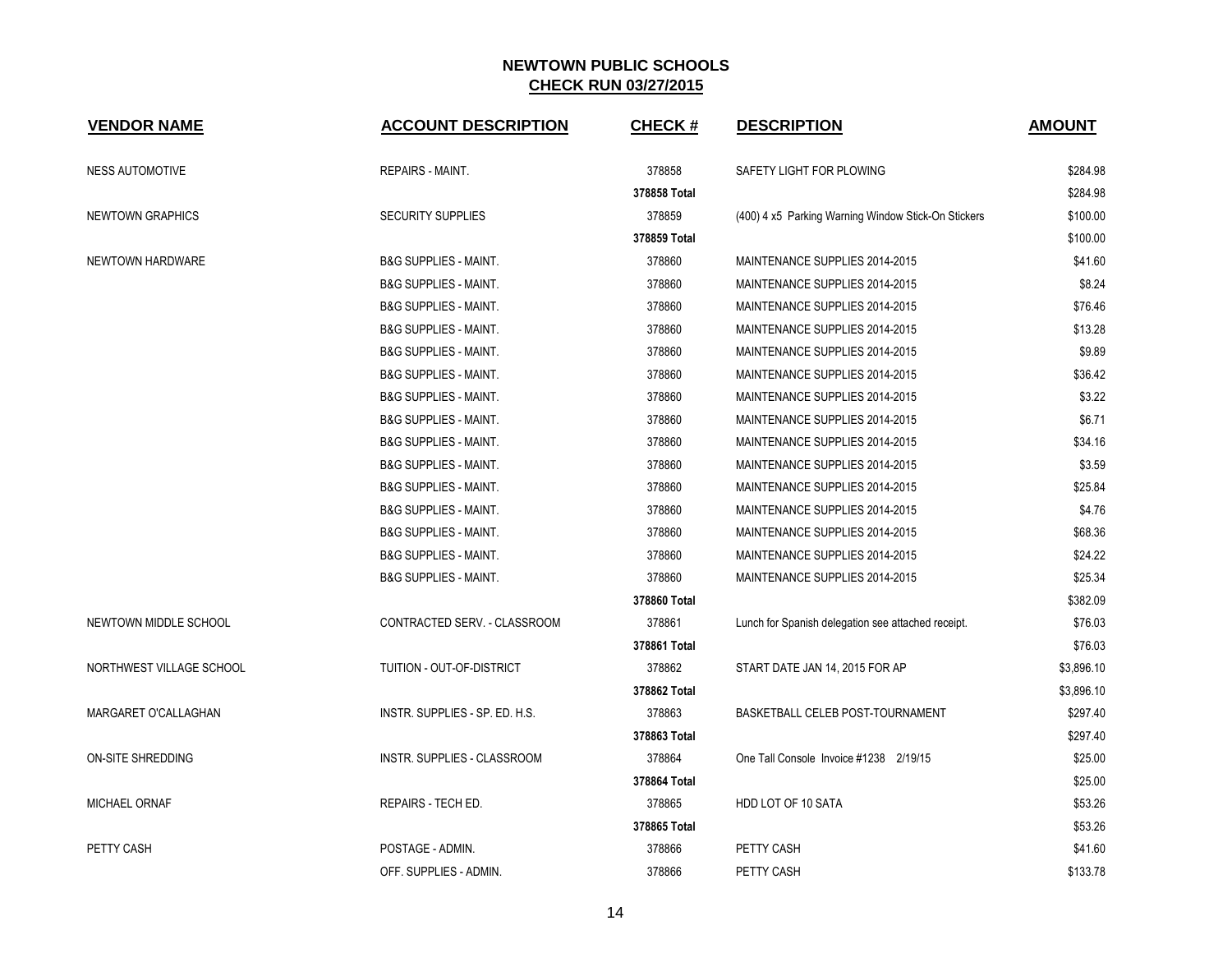| <b>VENDOR NAME</b>              | <b>ACCOUNT DESCRIPTION</b>        | <b>CHECK#</b> | <b>DESCRIPTION</b>                                | <b>AMOUNT</b> |
|---------------------------------|-----------------------------------|---------------|---------------------------------------------------|---------------|
| PETTY CASH                      | INSTR. SUPPLIES - WORLD LANG.     | 378866        | PETTY CASH                                        | \$9.49        |
|                                 | <b>INSTR. SUPPLIES - MUSIC</b>    | 378866        | PETTY CASH                                        | \$9.49        |
|                                 | INSTR. SUPPLIES - CLASSROOM       | 378866        | PETTY CASH                                        | \$27.59       |
|                                 | <b>INSTR. SUPPLIES - GUIDANCE</b> | 378866        | PETTY CASH                                        | \$17.98       |
|                                 |                                   | 378866 Total  |                                                   | \$239.93      |
| <b>QUILL CORPORATION</b>        | INSTR. SUPPLIES - CLASSROOM       | 378867        | Instructional Supplies Free Shipping              | \$144.78      |
|                                 |                                   | 378867 Total  |                                                   | \$144.78      |
| RED THREAD SPACES LLC           | B. & G. REPAIRS - M.G.            | 378868        | <b>FLOORING REPLACE - MG</b>                      | \$6,522.25    |
|                                 |                                   | 378868 Total  |                                                   | \$6,522.25    |
| <b>LORRIE RODRIGUE</b>          | STAFF TRAVEL - ADMIN.             | 378869        | VOID CHECK #377427 LOST                           | \$17.05       |
|                                 |                                   | 378869 Total  |                                                   | \$17.05       |
| SAFETY-KLEEN SYSTEMS INC.       | <b>B&amp;G SUPPLIES - MAINT.</b>  | 378870        | SOLVENT PARTS WASHER PURCHASE                     | \$200.00      |
|                                 |                                   | 378870 Total  |                                                   | \$200.00      |
| <b>SCANTRON CORPORATION</b>     | INSTR. SUPPLIES - WORLD LANG.     | 378871        | 19641 Part No - Answer sheet B (500 pk)           | \$188.00      |
|                                 | INSTR. SUPPLIES - WORLD LANG.     | 378871        | shipping                                          | \$12.34       |
|                                 |                                   | 378871 Total  |                                                   | \$200.34      |
| SCHOOLS IN, LLC                 | INSTR. SUPPLIES - COMPUTER ED.    | 378872        | Hamilton Personal Stereo Headphones # HM-MS2L     | \$208.50      |
|                                 | INSTR. SUPPLIES - COMPUTER ED.    | 378872        | Shipping                                          | \$16.63       |
|                                 |                                   | 378872 Total  |                                                   | \$225.13      |
| J.A. SEXAUER                    | <b>B&amp;G SUPPLIES - MAINT.</b>  | 378873        | BRADLEY VALVE, AERATOR - PLUMBING SUPPLIES        | \$557.62      |
|                                 | <b>B&amp;G SUPPLIES - MAINT.</b>  | 378873        | BRADLEY VALVE, AERATOR - PLUMBING SUPPLIES        | \$182.06      |
|                                 |                                   | 378873 Total  |                                                   | \$739.68      |
| SOUTHBURY PRINTING CENTRE, INC. | OFF. SUPPLIES - ADMIN.            | 378874        | Staff appreciation week items per attached quote. | \$455.36      |
|                                 |                                   | 378874 Total  |                                                   | \$455.36      |
| JOHN STANLEY OFFICE EQUIPMENT   | REPAIRS - INFO. TECH.             | 378875        | Repair of Epson Powerlight 450WMRSF06033fL        | \$345.00      |
|                                 |                                   | 378875 Total  |                                                   | \$345.00      |
| STATE OF CONNECTICUT            | PROF. SERV. - B. & G.             | 378876        | BOILER INSPECTION - SANDY HOOK                    | \$240.00      |
|                                 |                                   | 378876 Total  |                                                   | \$240.00      |
| STEPNEY HARDWARE INC.           | <b>B&amp;G SUPPLIES - MAINT.</b>  | 378877        | MAINTENANCE SUPPLIES - 2014-2015                  | \$29.94       |
|                                 | <b>B&amp;G SUPPLIES - MAINT.</b>  | 378877        | MAINTENANCE SUPPLIES - 2014-2015                  | \$46.98       |
|                                 |                                   | 378877 Total  |                                                   | \$76.92       |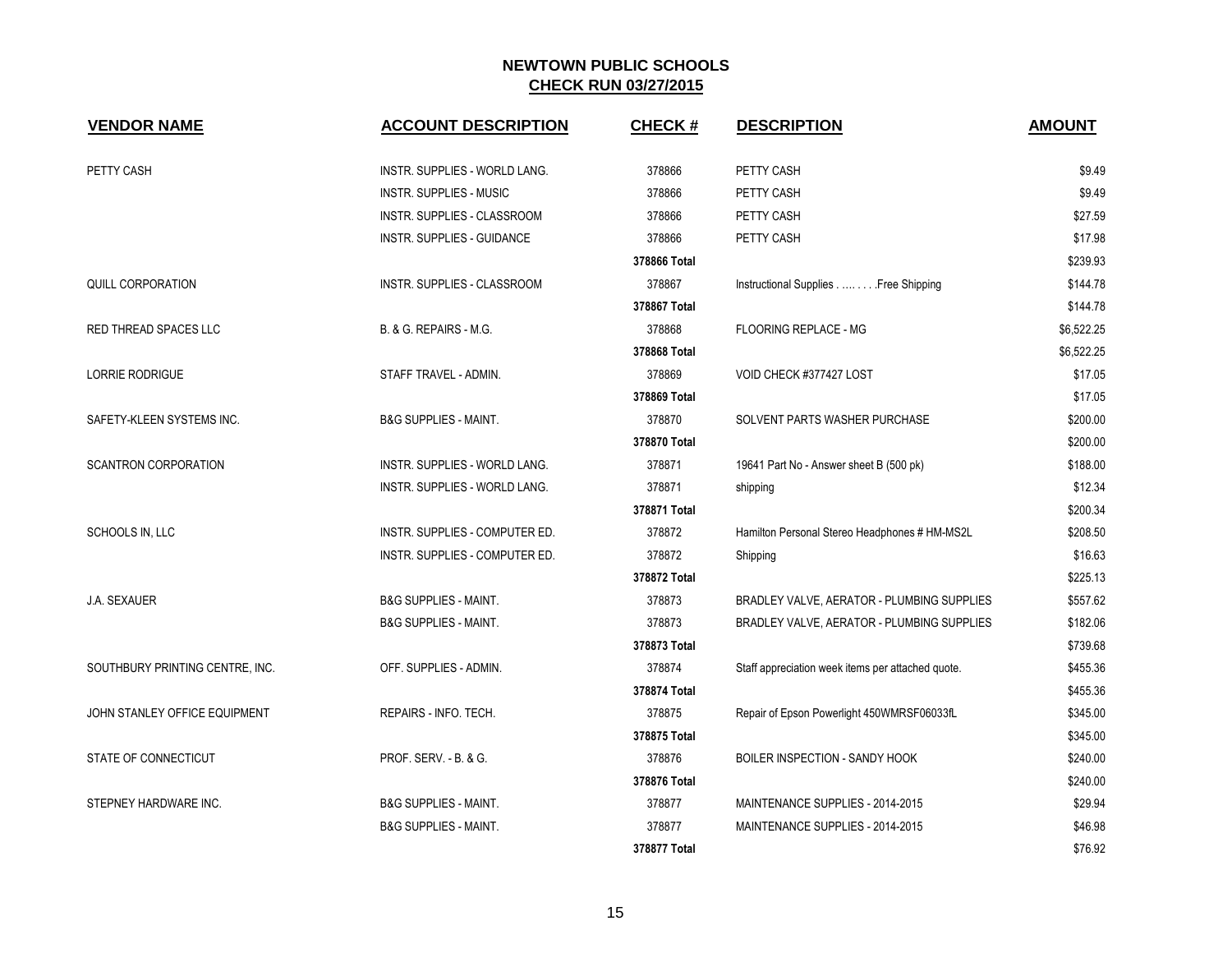| <b>VENDOR NAME</b>                        | <b>ACCOUNT DESCRIPTION</b>       | <b>CHECK#</b> | <b>DESCRIPTION</b>                           | <b>AMOUNT</b> |
|-------------------------------------------|----------------------------------|---------------|----------------------------------------------|---------------|
| STEWART & STEVENSON POWER PRODUCTS LLC    | <b>B&amp;G CONTRACTED SERV.</b>  | 378878        | PERFORM PREVENTIVE MAINT ON GENERATOR - RIS  | \$975.00      |
|                                           |                                  | 378878 Total  |                                              | \$975.00      |
| SUNGARD PUBLIC SECTOR INC.                | PROF. SERV. - BUS. SERV          | 378879        | COMPUTER SERVICES & UPDATES 2014/15          | \$250.00      |
|                                           |                                  | 378879 Total  |                                              | \$250.00      |
| SUPERIOR CLEANERS AND TAILORS             | INSTR. SUPPLIES - SP. ED. PREK-8 | 378880        | STARR PROGRAM LAUNDRY                        | \$16.50       |
|                                           | INSTR. SUPPLIES - SP. ED. PREK-8 | 378880        | STARR PROGRAM LAUNDRY                        | \$16.50       |
|                                           | INSTR. SUPPLIES - SP. ED. PREK-8 | 378880        | STARR PROGRAM LAUNDRY                        | \$16.50       |
|                                           | INSTR. SUPPLIES - SP. ED. PREK-8 | 378880        | STARR PROGRAM LAUNDRY                        | \$16.50       |
|                                           |                                  | 378880 Total  |                                              | \$66.00       |
| <b>THYSSENKRUPP ELEVATOR CORP</b>         | <b>B&amp;G CONTRACTED SERV.</b>  | 378881        | ELEVATOR SVC CONTRACT - CHALK HILL 2014-2015 | \$186.55      |
|                                           | <b>B&amp;G CONTRACTED SERV.</b>  | 378881        | ELEVATOR MAINT AGREEMENT - NHS (3 ELEVATORS) | \$2,470.56    |
|                                           |                                  | 378881 Total  |                                              | \$2,657.11    |
| TOM'S SERVICE LLC                         | <b>REPAIRS - CAFETERIA</b>       | 378882        | <b>REPAIR FWE WARMER</b>                     | \$75.00       |
|                                           | <b>REPAIRS - CAFETERIA</b>       | 378882        | REPAIR HOBART DISHWASHER                     | \$75.00       |
|                                           |                                  | 378882 Total  |                                              | \$150.00      |
| <b>TORRCO</b>                             | B. & G. REPAIRS - H.             | 378883        | PIPE COVERING - HAWL                         | \$209.28      |
|                                           | <b>EMERGENCY REPAIRS - M.S.</b>  | 378883        | GIRLS BATHROOM REPAIR PARTS - NMS            | \$67.66       |
|                                           | <b>B&amp;G SUPPLIES - MAINT.</b> | 378883        | TUBING CUTTER, TUBE CAPS, PRESSURE SWITCH    | \$86.58       |
|                                           | <b>B&amp;G SUPPLIES - MAINT.</b> | 378883        | TUBING CUTTER, TUBE CAPS, PRESSURE SWITCH    | \$21.93       |
|                                           |                                  | 378883 Total  |                                              | \$385.45      |
| URGENT CARE MEDICAL ASSOCIATES            | MEDICAL INS. PREMIUMS            | 378884        | POST OFFER                                   | \$64.80       |
|                                           |                                  | 378884 Total  |                                              | \$64.80       |
| <b>VALLEY TOURS</b>                       | STUDENT TRAVEL - SPORTS          | 378885        | ICE HOCKEY TRANSPORTATION                    | \$600.00      |
|                                           |                                  | 378885 Total  |                                              | \$600.00      |
| THE WALL STREET JOURNAL                   | SUPPLIES - LIBRARY               | 378886        | 2 year renewal of the Wall Street Journal    | \$199.00      |
|                                           |                                  | 378886 Total  |                                              | \$199.00      |
| <b>WAYPOINT ACADEMY</b>                   | TUITION - OUT-OF-DISTRICT        | 378887        | TUITION - OUT-OF-DISTRICT                    | \$6,650.00    |
|                                           |                                  | 378887 Total  |                                              | \$6,650.00    |
| <b>WELLS FARGO EQUIPMENT FINANCE</b>      | <b>EQUIP RENTAL - B&amp;G</b>    | 378888        | LEASE AGREEMENT DOOSAN FORKLIFT 2014/15      | \$477.98      |
|                                           |                                  | 378888 Total  |                                              | \$477.98      |
| WESTERN CT HEALTH NETWORK AFFILIATES INC. | MEDICAL INS. PREMIUMS            | 378889        | POST OFFER                                   | \$116.50      |
|                                           |                                  | 378889 Total  |                                              | \$116.50      |